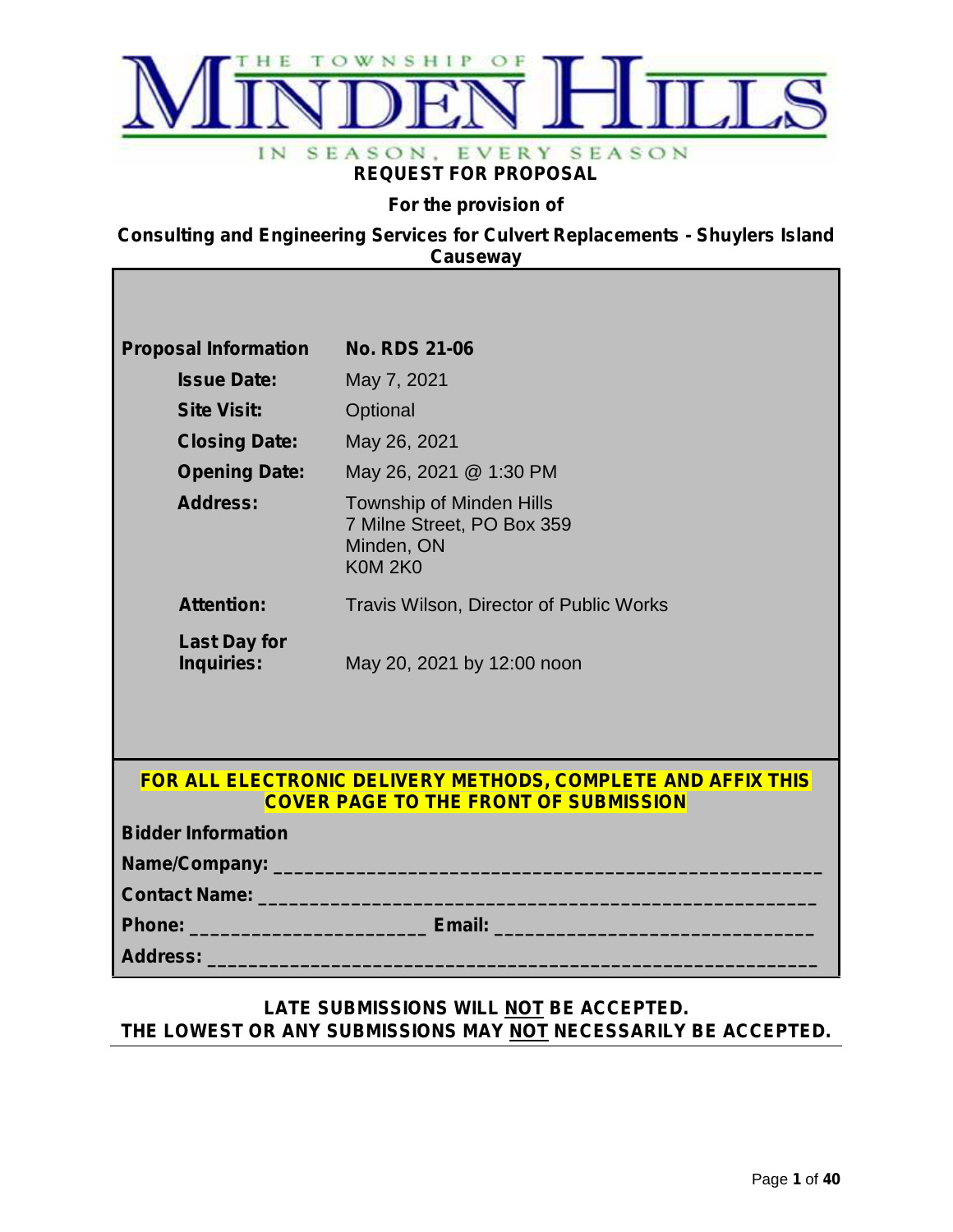# 1 Table of Contents

| 2      |        |                                                                  |  |
|--------|--------|------------------------------------------------------------------|--|
| 2.1    |        |                                                                  |  |
| 2.2    |        |                                                                  |  |
| 2.3    |        |                                                                  |  |
| 2.4    |        |                                                                  |  |
| 2.5    |        |                                                                  |  |
| 2.6    |        |                                                                  |  |
| 2.7    |        |                                                                  |  |
| 2.8    |        |                                                                  |  |
| 2.9    |        |                                                                  |  |
| 2.10   |        |                                                                  |  |
| 2.11   |        |                                                                  |  |
| 2.12   |        |                                                                  |  |
| 2.13   |        |                                                                  |  |
| 2.14   |        |                                                                  |  |
| 2.15   |        |                                                                  |  |
| 2.16   |        |                                                                  |  |
| 2.17   |        |                                                                  |  |
| 2.18   |        |                                                                  |  |
| 2.19   |        |                                                                  |  |
| 2.20   |        |                                                                  |  |
| 2.21   |        |                                                                  |  |
| 2.22   |        |                                                                  |  |
| 2.23   |        |                                                                  |  |
| 2.24   |        |                                                                  |  |
| 2.25   |        | Package Submissions Information Release to Other Respondents  12 |  |
| 2.26   |        |                                                                  |  |
| 2.27   |        |                                                                  |  |
| 3      |        |                                                                  |  |
| 3.1    |        |                                                                  |  |
| 3.2    |        |                                                                  |  |
| 3.3    |        |                                                                  |  |
| 3.4    |        |                                                                  |  |
| 3.5    |        |                                                                  |  |
| 3.6    |        |                                                                  |  |
| 3.7    |        |                                                                  |  |
| 3.8    |        |                                                                  |  |
| 3.9    |        |                                                                  |  |
| 3.10   |        |                                                                  |  |
| 3.11   |        |                                                                  |  |
| 3.12   |        |                                                                  |  |
|        | 3.12.1 |                                                                  |  |
|        | 3.12.2 |                                                                  |  |
| 3.12.3 |        |                                                                  |  |
|        | 3.12.4 |                                                                  |  |
| 3.13   |        |                                                                  |  |
| 3.14   |        |                                                                  |  |
| 3.15   |        |                                                                  |  |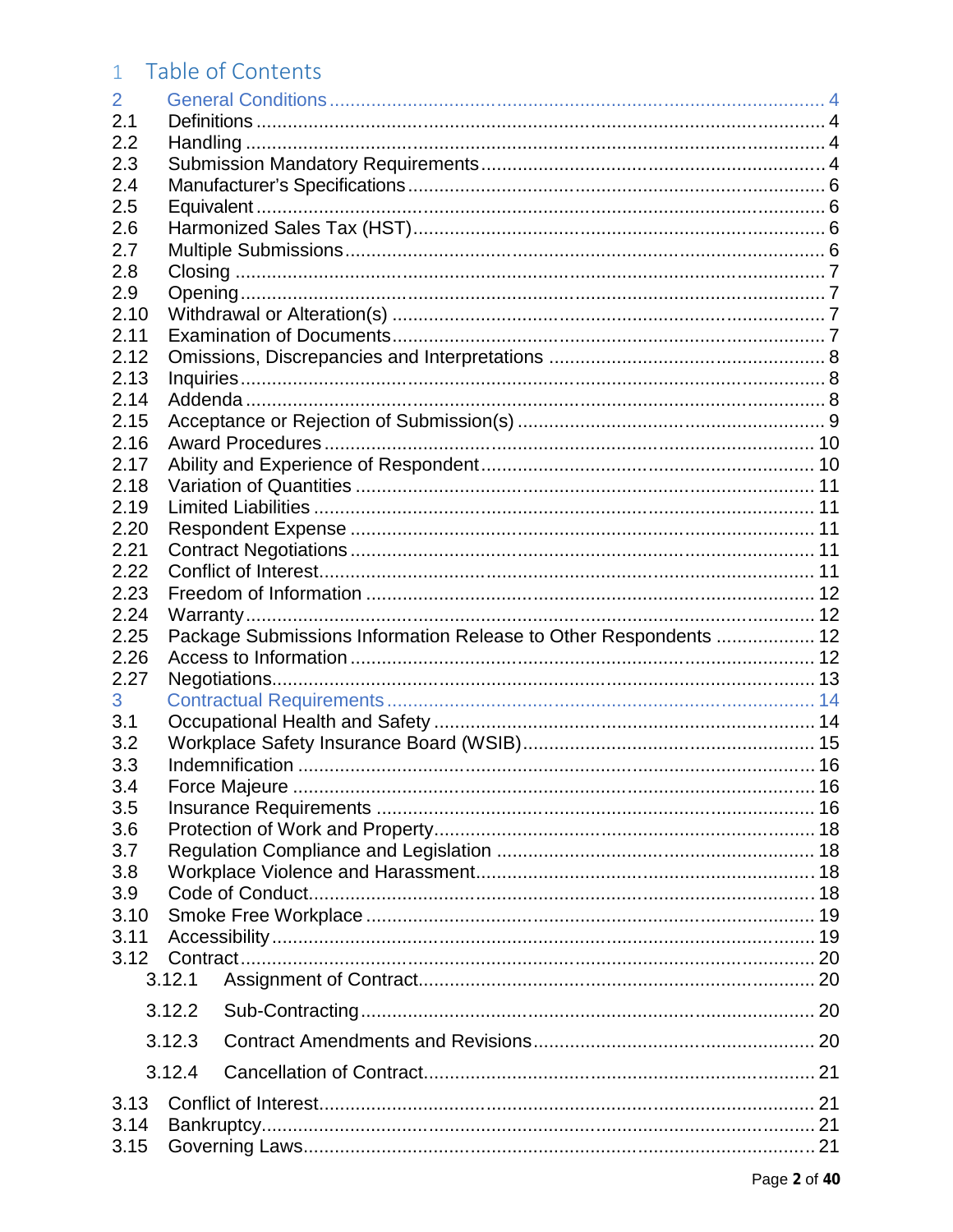| 3.16           |                                                                                |  |
|----------------|--------------------------------------------------------------------------------|--|
| 3.17           |                                                                                |  |
| 3.18           |                                                                                |  |
| 3.19           |                                                                                |  |
| 3.20           |                                                                                |  |
| 3.21           |                                                                                |  |
| 3.22           |                                                                                |  |
| 3.23           |                                                                                |  |
| 3.24           |                                                                                |  |
| $\overline{4}$ |                                                                                |  |
| 4.1            |                                                                                |  |
| 4.2            |                                                                                |  |
| 4.3            |                                                                                |  |
| 4.4            |                                                                                |  |
| 4.5            |                                                                                |  |
| 4.6            |                                                                                |  |
| 4.7            |                                                                                |  |
| 4.8            |                                                                                |  |
| 4.9            |                                                                                |  |
| 4.10           |                                                                                |  |
| 5              |                                                                                |  |
| 5.1            |                                                                                |  |
| 5.2            |                                                                                |  |
| 6              |                                                                                |  |
| 6.1            |                                                                                |  |
| 6.2            |                                                                                |  |
| 6.3            |                                                                                |  |
| 6.4            |                                                                                |  |
| 6.5            |                                                                                |  |
| 6.6            |                                                                                |  |
| 6.7            | Appendix G - Guarantee of Performance/Cancellation of Contract or Provision of |  |
|                |                                                                                |  |
| 6.8            |                                                                                |  |
| 6.9            |                                                                                |  |
| 6.10           |                                                                                |  |
| 6.11           |                                                                                |  |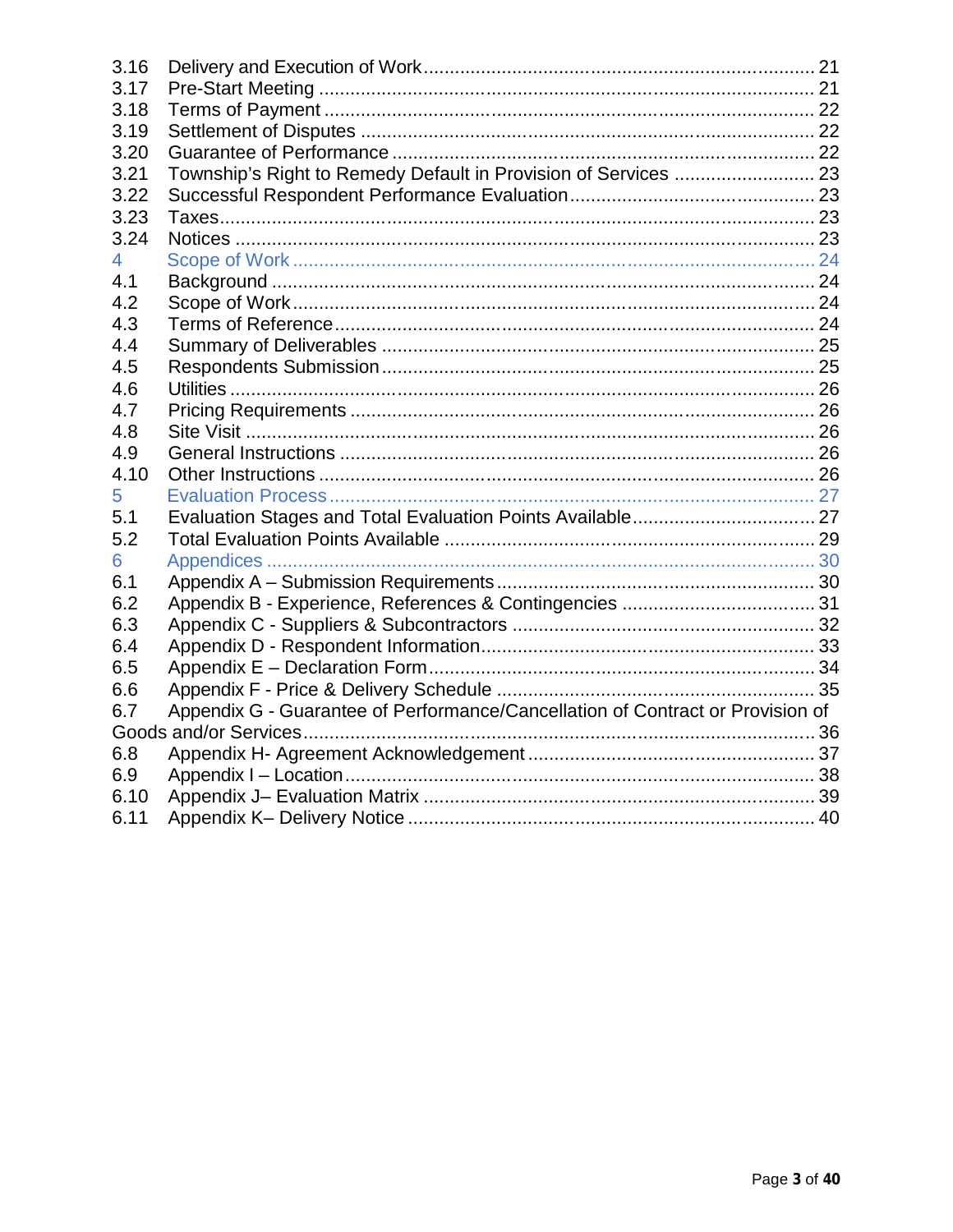## **2.1 Definitions**

**"Respondent/Respondent"** Refers to any eligible entity providing a response to this RFP, RFQ, RFT, etc.

**"Corporation/Owner/Township"** Refers to the Township of Minden Hills.

**"Form of RFP"** Refers to this document and its processes.

**"Successful Respondent"** Refers, in the event of an award, to the selected Respondent.

**"Work or the provision of Goods and/or Services"** Refers to the scope of work, and specifications outline in this RFP.

## **2.2 Handling**

The handling of this document and any other document(s) related to this RFP will be in accordance with the Township of Minden Hills Policy No. 17 governing the procurements of goods and services, and this document.

## **2.3 Submission Mandatory Requirements**

All submissions must be completed in electronic or hard copy or and must include all Appendices attached to this document. All entries shall be clear, legible, in a non erasable medium and signed (where applicable). Entries must be made for unit price, lump sum, extensions and totals as appropriate. All items shall be responded to according to instructions contained within this document(s).

- Appendix A Submission Requirements
- Appendix B Experience, References & Contingencies
- Appendix C Suppliers & Subcontractors
- Appendix D Respondent Information
- Appendix E- Declaration Form
- Appendix F Price & Delivery Schedule
- Appendix G Guarantee of Performance/Cancellation of Contract
- Appendix H Agreement Acknowledgement
- Appendix I Location
- Appendix J Delivery Notice

Submissions received after the official closing time will not be considered during the selection process.

Responses may be submitted electronically or in-person drop-off, as specified below: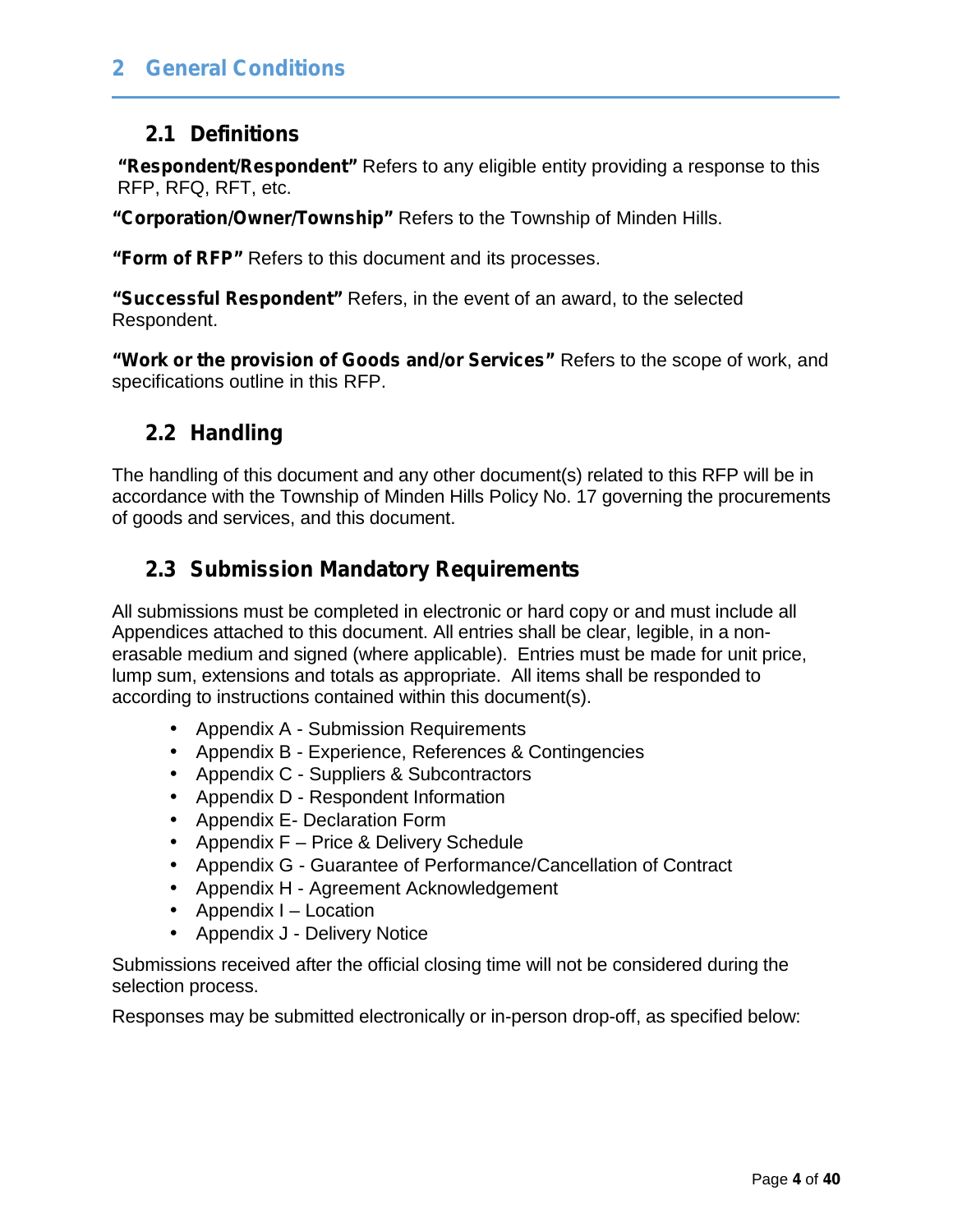#### **Electronic Submissions:**

Electronic Submissions are to be in PDF format and emailed to: Proposals@mindenhills.ca, before the submission deadline noted in the RFT document.

Respondents will receive notification of receipt of submission. However, it is the responsibility of the Respondent to ensure that their submission and all attachments are successfully delivered to and accepted by the Township.

To help ensure delivery, total submission size should not exceed 30 MB. For submissions over 30 MB, contact the Township at Proposals@mindenhills.ca for alternate submission arrangements.

The cover page shall be completed where indicated and affixed to the front of the submission. The subject line in the email shall be formatted as:

CONFIDENTIAL Submission re: RFP number and name - Respondent's name

*Example: CONFIDENTIAL Submission re: RFP #RDS 21-06 CONSULTING ENGINEERING SERVICES - CULVERT REPLACEMENTS - SHUYLERS ISLAND CAUSEWAY*

#### **In Person Drop-off Submissions:**

Hard copy (in person) submissions are to be hand delivered to the Township before the submission deadline noted in the RFT document.

Appendix H – Delivery Notice shall be completed where indicated and affixed to the outside of the sealed envelope.

Respondents must contact the Township at tenders@mindenhills.ca to schedule an appointment for person-to-person drop-off. Respondents must follow all current safety guidelines, including but not limited to, wearing a facemask and using hand sanitizer at the time of drop-off.

**Submissions placed in the Township Drop Box will not be accepted**.

Respondents will receive receipt of submission at the time of drop off.

Should a Respondent have submitted their proposal through the mail; they will be required to also resubmit their proposal electronically or in person as described above.

For questions or concerns regarding this matter, please contact the Township directly as outlined in Section 2.13 – Inquiries of the RFT document.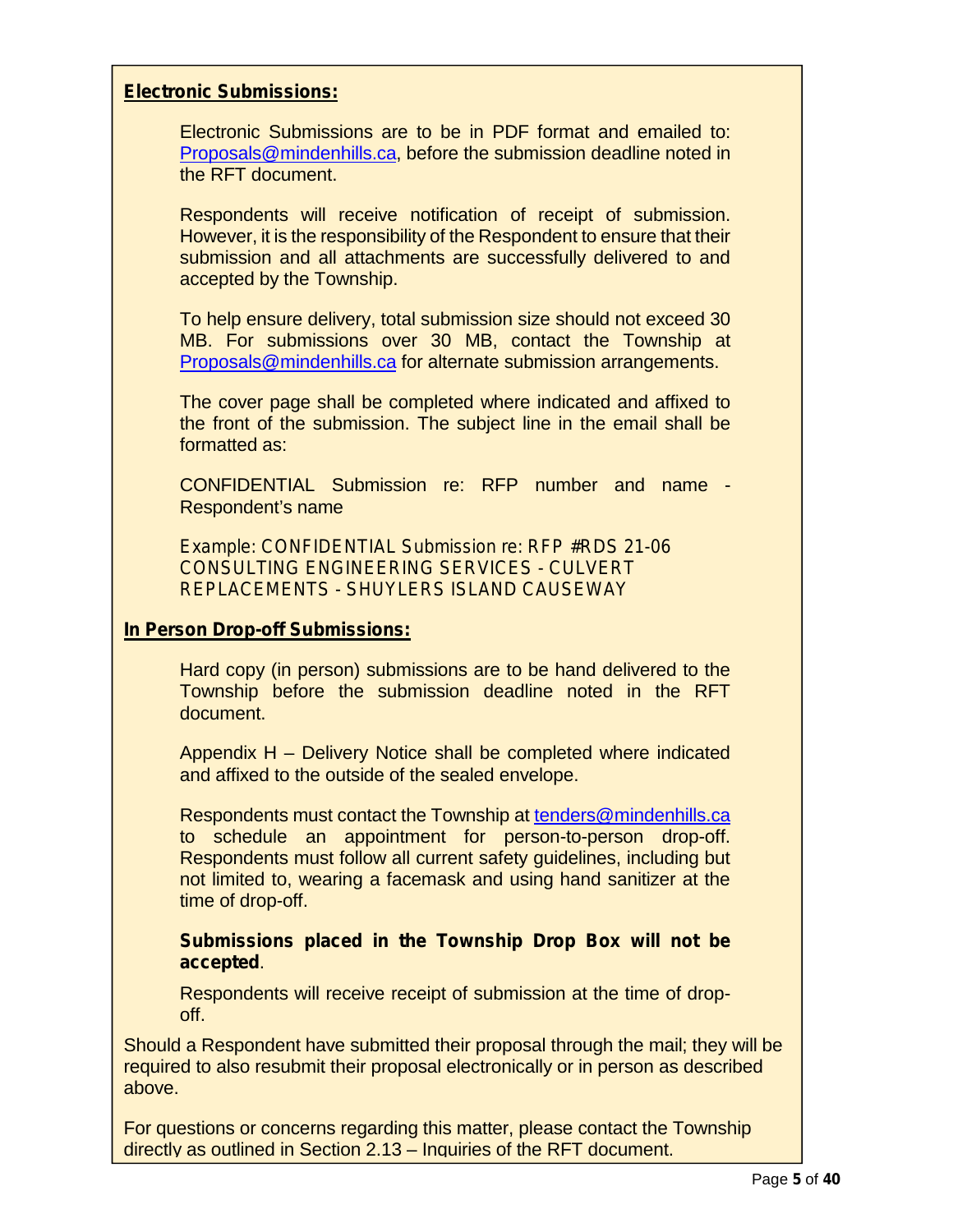The Respondent warrants that all contents of their proposal are complete and accurate.

It is the responsibility of the Respondent to ensure they comply with this procedure. The Township is not responsible for submissions which are not properly marked and/or delivered to any other location, other than that specified herein.

Late proposals will not be considered. \*Local time is according to the time clock located in the Township offices, which will be deemed to be taken as conclusive. (HR.:MIN.:SEC.) Late proposals will be returned unopened to the respondent. Responses that are not submitted in the requested format or are incomplete, conditional, illegible or obscure, or that contain additions not called for, reservations, erasures, and alterations incorrectly submitted, restricted by a statement or irregularities of any kind may be rejected as per the Township's Procurement Policy, unless otherwise provided herein.

Person(s) signing the prescribed forms must be authorized to sign on behalf of the Respondent represented, and to bind the Respondent to statements made in response to this RFP. If a joint response is submitted, it must be signed and addressed on behalf of each of the Respondents.

## **2.4 Manufacturer's Specifications**

Respondents shall include with their submission the full manufacturers' specifications and literature (where applicable), which fully describe the item(s) being offered, including any optional equipment.

## **2.5 Equivalent**

Where applicable, the Township has specified certain product(s) and/or brand names throughout this document for a number of the components utilized in the goods and/or services. In some instances, the Township would be willing to consider an equivalent for the specified item. "Equivalent" would mean an equivalent product, design, manufacturer, etc. that, in the opinion of the Township is an "acceptable" alternative. The determination of the item to be an "acceptable" equivalent will be at the sole discretion of the Township.

Where a product, design, manufacturer, etc. has been stipulated and, there is no alternative option, Respondents must submit based on the specified item and, without substitution.

# **2.6 Harmonized Sales Tax (HST)**

HST is applicable to the item(s) listed, however, is not to be included in the Proposaled unit cost. Submit all prices "HST Extra".

## **2.7 Multiple Submissions**

Respondents wishing to provide more than one (1) submission for consideration must complete a separate response for each and clearly identify each submission as a separate offer.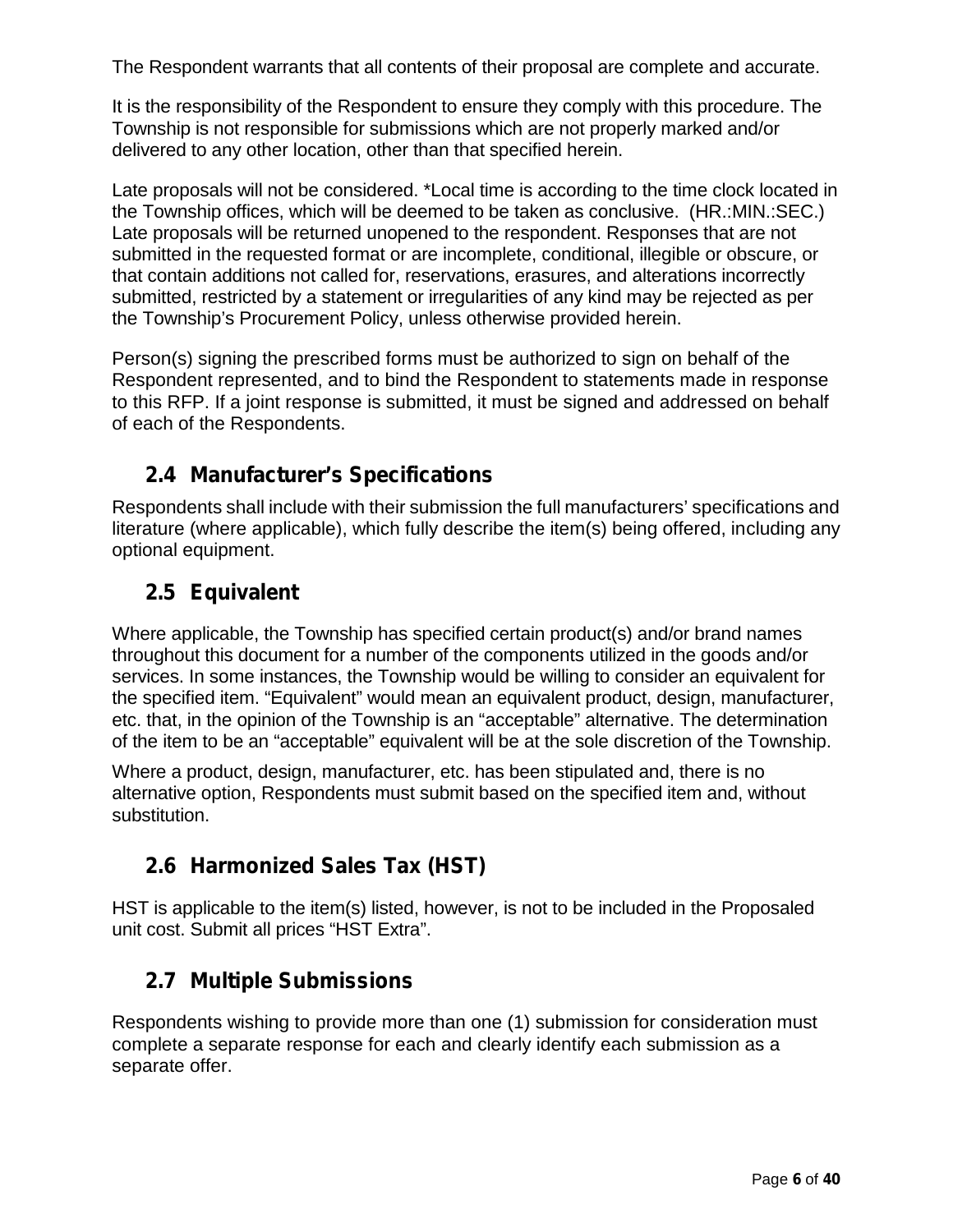# **2.8 Closing**

Submissions must be received by the Township of Minden Hills on/before **12:00 noon local time on May 26, 2021.**

In the event that an emergency, staff labour disruption or inclement weather forces the suspension of services of the Township, by closing of the office, the submission shall become due on the next business day at 11:00 AM, local time, after the original closing date and time.

A response received prior to suspension of services (closing of the office) may be withdrawn and replaced by a new submission and due before the amended closing date and time. Call 705-286-1260 ext. 513 for information in the event of a suspension of service for any additional information.

# **2.9 Opening**

**IMPORTANT** – Due to the current COVID-19 pandemic, public openings of Proposal submissions have been cancelled, until further notice. Submissions will be opened by the CAO, Director of Public Works, Director of Finance and Deputy Clerk, or their designates, on the date and time specified on the cover of the RFT document.

The results of the opening will be recorded and posted within two (2) business days on the Township Website at https://mindenhills.ca/Proposals/

# **2.10Withdrawal or Alteration(s)**

A Respondent may submit more than one response at any time up to the specified time and date of the closing outlined in Section 2.8. The last submission received shall supersede and invalidate all submissions previously submitted by that Respondent.

A Respondent may withdraw or alter the Submission at any time up to the specified time and date of the closing outlined in Section 2.8 by submitting a letter (on Respondent letterhead where available) bearing the Respondent's signature to the contact identified in Section 2.13 who will mark thereon the time and date of receipt and will place the letter in the Proposal file. The Respondent's name and contract number shall be shown on the envelope containing such letter. Emails, facsimiles (faxes), or telephone calls will not be accepted.

Submissions withdrawn under this procedure cannot be reinstated.

Adjustments or corrections to a response already submitted will not be allowed.

## **2.11Examination of Documents**

Each Respondent must satisfy himself/herself by a personal study of the RFP documents, by calculations, and by personal inspection of the site, respecting the conditions existing or likely to exist in connection with the proposed work or goods and/or services. There will be no consideration of any claim, after submission, that there is a misunderstanding with respect to the conditions imposed by this RFP.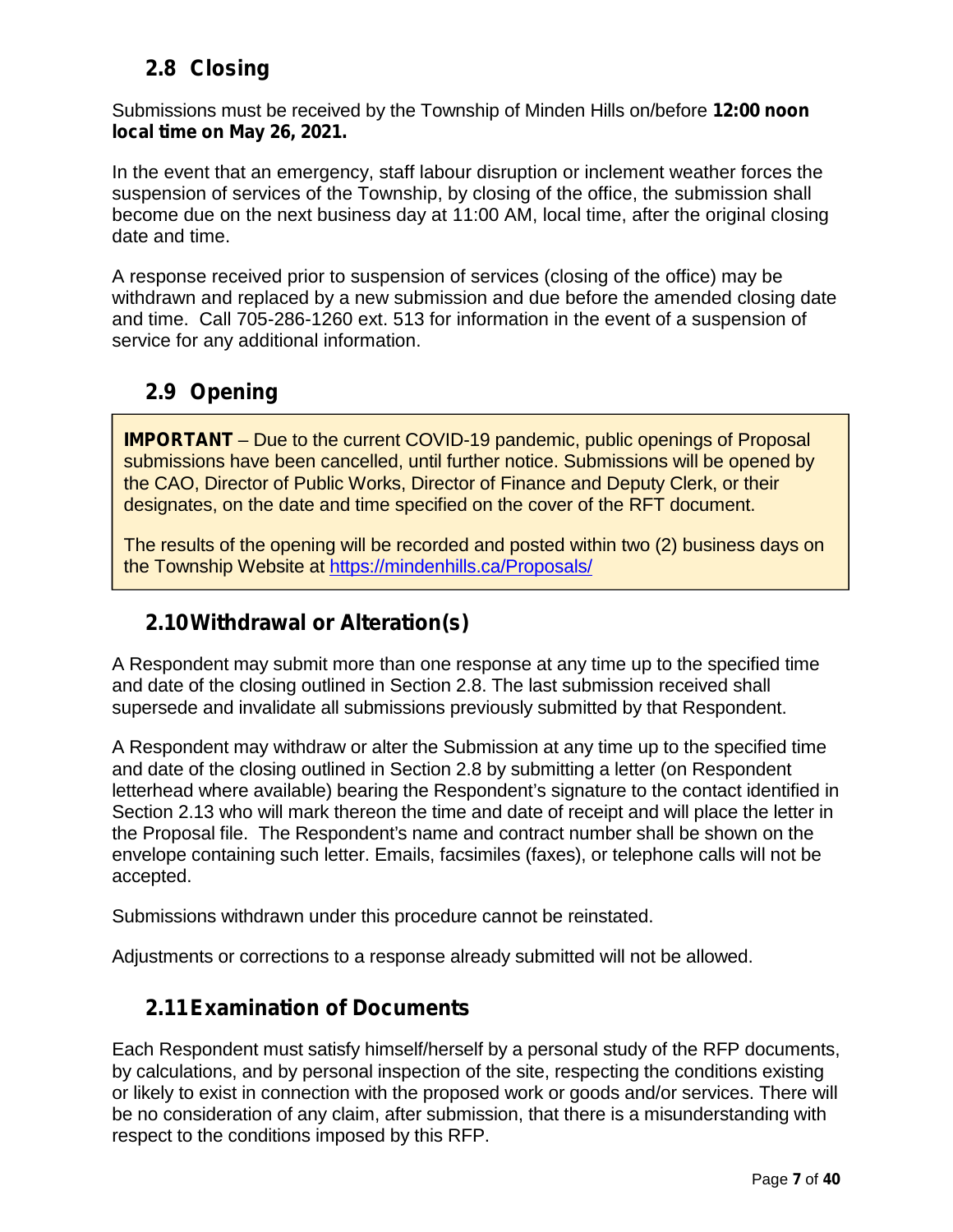Prices bid must include all incidental costs and the Respondent must be satisfied as to the full requirements of the RFP. No extra work will be entertained without prior Township approval. Should the Respondent require more information or clarification on any point, it must be obtained via the contact identified in Section 2.13 prior to submitting a response to this RFP.

# **2.12Omissions, Discrepancies and Interpretations**

It is understood, acknowledged and agreed that while this document and related documents include(s) specific requirements and specifications, and while the Township has used considerable efforts to ensure an accurate representation of information, the information is not guaranteed by the Township to be accurate, nor necessarily comprehensive or exhaustive.

Nothing in this document or related documents is intended to relieve the Respondent from forming their own opinions and conclusions with respect to the matters addressed in this RFP.

The submission of a response shall be deemed proof that the Respondent is satisfied as to all the provisions of the submission, all conditions which may be encountered, all work or goods and/or services required, or any other matter which may enter into the carrying out of the work or supply of goods and/or services referred to in this RFP. No claims will be entertained by the Township based on the assertion by the Respondent that he or she was uninformed as to any of the requirements of this RFP.

Should a Respondent find omissions from or discrepancies in this document or related documents, or should the Respondent be in doubt as to the meaning of any part of such documents, the Respondent should notify the contact identified in Section 2.13 without delay. If the Township considers that a correction, explanation or interpretation is necessary or desirable, an addendum will be issued as per Section 2.14 of this document .No oral explanation or interpretation will modify any of the requirements or provisions of the RFP documents.

# **2.13Inquiries**

Inquiries concerning the RFP specifications and general RFP process are to be directed to:

Shannon Prentice, Deputy Clerk (705) 286-1260 ext. 513 sprentice@mindenhills.ca

Questions of clarification will be answered individually, but response(s) to any question that modifies the scope of this RFP will be circulated as an Addendum as outlined in Section 2.14 of this document.

Inquiries must be received no later than **three (3)** business days prior to the closing date, on or before 12:00 noon, local time; otherwise a response may not be provided.

# **2.14Addenda**

If required by the Township, addenda will be distributed to all Respondents registered as a document taker (via the Township or on-line RFP provider) or invitational recipient for this RFP. Addenda will be distributed using the latest contact information as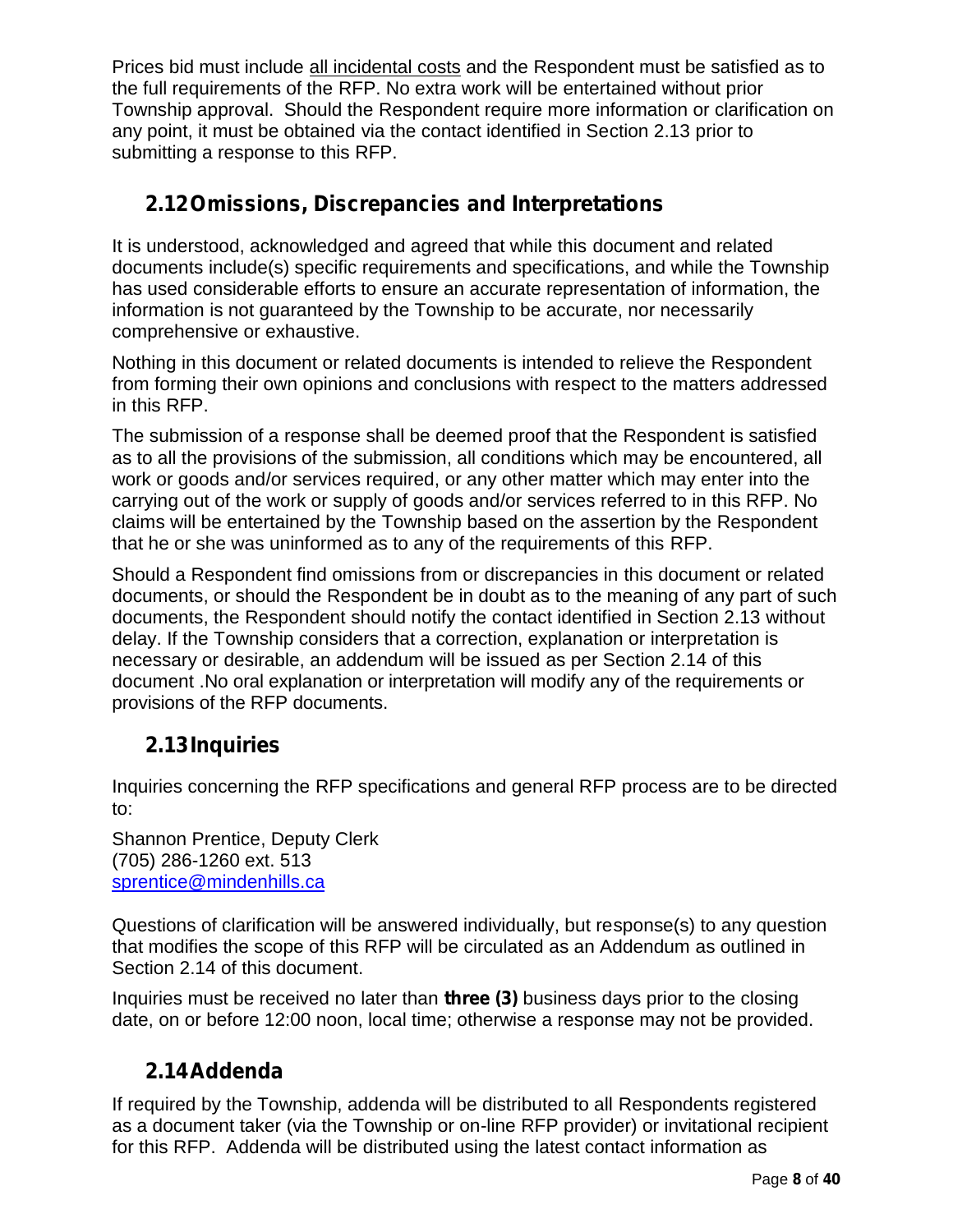provided by the Respondent. It is the Respondent's responsibility to notify the Township of any changes to their contact information.

**If this document or related documents was acquired via the Township website it is the Respondent's responsibility to check the Township website at www.mindenhills.ca for addenda. It is any and all Respondents ultimate responsibility to ensure all addenda have been received.**

All Respondents should check the Township website, on-line RFP provider or contact the Township directly as per Section 2.13 – Inquiries, prior to submitting their response to this RFP.

Respondents are required to acknowledge receipt of all addenda by signing the Acknowledgement of Receipt included on the addenda form. Failure to submit all addenda unless otherwise directed on the addenda form, **will constitute an automatic rejection**.

## **2.15Acceptance or Rejection of Submission(s)**

The Township reserves the right to reject or accept any or all submissions in whole or in part at any time without further explanation and to waive formalities as the interests of the Township may require without stating reasons thereto.

The Respondent acknowledges the Township's rights under this clause and absolutely waives any right of action against the Township's failure to accept its submission whether such right of action arises in contract, negligence, bad faith or any other cause of action.

The acceptance of any submission is subject to approval by the Township's Council.

Notwithstanding and without restricting the generality of the statements immediately above, the Township shall not be required to award and accept a submission:

- a) When only one (1) submission has been received as result of the RFP;
- b) Where the lowest responsive and responsible Respondent substantially exceeds the estimated cost of the work or goods and/or services;
- c) When all submissions received fail to comply with the specifications or terms and conditions;
- d) Where a change in the scope of work or provision of goods and/or services or specifications is required the lowest or any submission will not necessarily be accepted. The acceptance of a submission will be contingent upon an acceptable record of ability, experience and previous performance.

The Township shall not be responsible for any liabilities, costs, expenses, loss or damage incurred, sustained or suffered by any Respondent by reason of the acceptance or the non-acceptance by the Township of any submission or by reason of any delay in the acceptance of a submission except as provided in the RFP document.

Each submission shall be open for acceptance by the Township for a period of **sixty (60)** calendar days following the date of closing, or as otherwise mutually agreed to by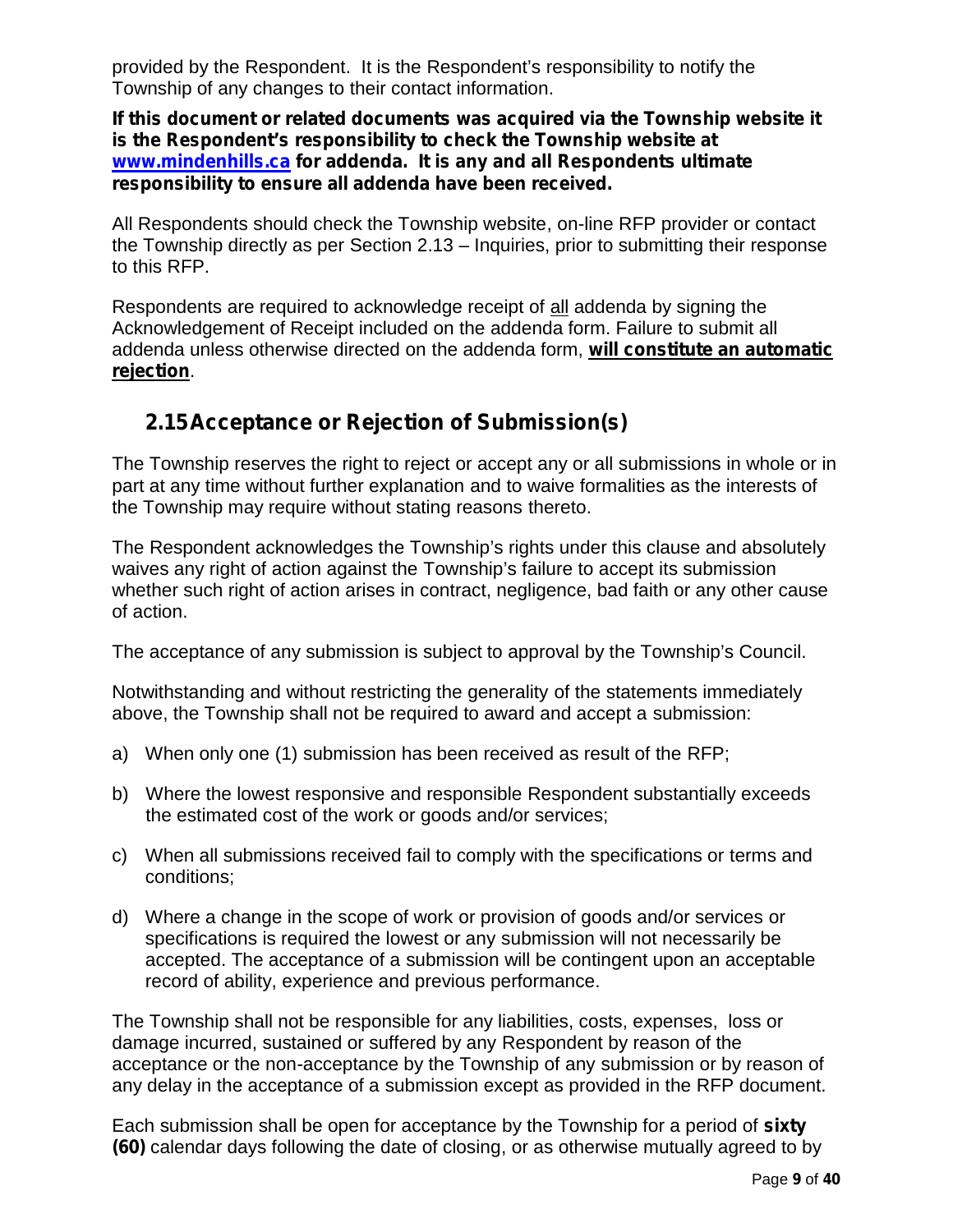each of the respondents.

Where the submission document does not state a definite delivery/work/provision of goods and/or services schedule and a submitted response is based on an unreasonable delivery/work/provision of goods and/or services schedule, the submission may be rejected.

## **2.16Award Procedures**

The Township is not under any obligation to award the RFP and reserves the right at its sole discretion to terminate or amend this RFP at any time.

It is the intention of the Township to award this RFP to one (1) qualified Respondent. The lowest or any submission may not necessarily be accepted.

Unless stated otherwise the following procedures will apply:

The Township will notify the Successful Respondent that their submission has been accepted within sixty (60) days, or within 3 business days upon Township approval.

Notice of acceptance of a Respondent's submission will be by telephone, email and/or by written notice. No further communication regarding this notice is required unless the Successful Respondent declines the awarding of this RFP.

Upon acceptance of the submission by the Township, the Successful Respondent shall provide the Township with any required documents within **fourteen (14)** calendar days of the date of notification of award or as otherwise specified in this document or related documents or by the Township.

Commencement and completion dates may be altered if mutually agreed to by the Township and the Successful Respondent.

## **2.17Ability and Experience of Respondent**

It is not the purpose of the Township to award this RFP to any Respondent who does not furnish satisfactory evidence of possessing the ability and experience in this work or provision of goods and/or services and sufficient capital and plant resources to ensure acceptable performance/product and completion/supply of the required specifications.

The following criteria will be utilized by the Township, through references provided in Appendix C – Experience, References & Contingencies, to determine whether a Respondent is qualified to undertake the award;

- The Respondent's ability and agreement to perform the work or supply the goods and/or services.
- The Respondent's ability to work effectively with the Townships' staff and other representatives.
- The Respondent's history with respect to providing satisfactory results and acceptable cooperation.

The Township may reject the lowest or any submissions, if after investigation and consideration, the Township concludes, in its opinion, that the Respondent is not able to perform the work or supply the goods and/or services in a manner satisfactory to the Township.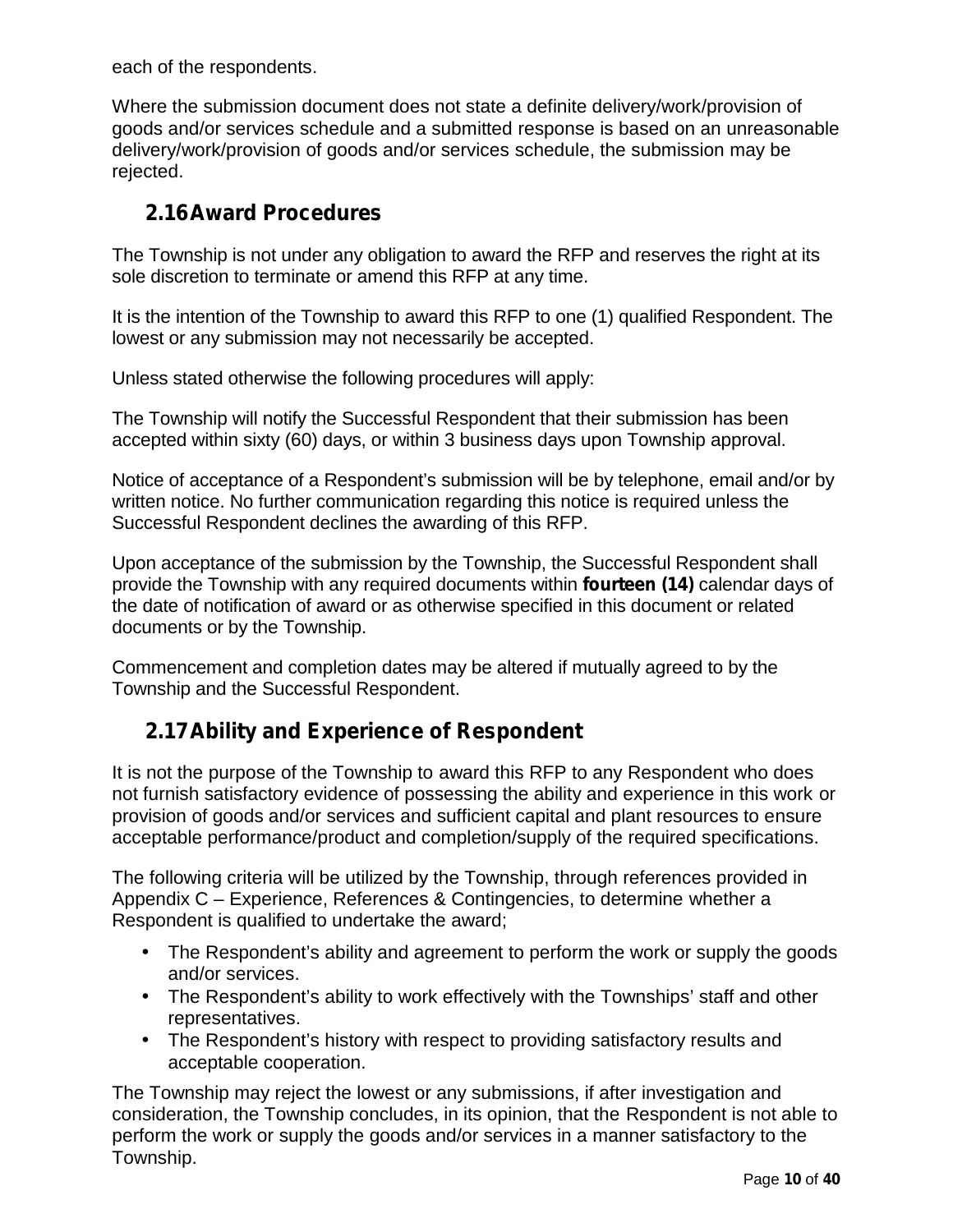## **2.18Variation of Quantities**

The Township reserves the right to adjust quantities. Quantities shown are approximate, are not guaranteed to be accurate and shall be used as a basis for comparison only. No additional compensation will be allowed for any adjustment which may decrease quantities identified in this document or related document(s).

## **2.19Limited Liabilities**

The Township's liability under this RFP shall be limited to the actual work or goods and/or services ordered and provided.

## **2.20Respondent Expense**

Any expenses incurred by the Respondent in the preparation of their submission are entirely the responsibility of the Respondent and will not be charged to the Township.

# **2.21Contract Negotiations**

### **Submission as Binding Document:**

In the event that a Respondent's submission is accepted and confirmed in writing from the Township, the submission and the acceptance shall constitute a binding contract between the Successful Respondent and the Township, and the Successful Respondent shall complete the work or provision of goods and/or services as described in accordance with the provisions, specifications and conditions outlined in this document and other related documents and shall be binding upon the heirs, executors, administrators, successors and assigns of the Successful Respondent.

#### **Contract Agreement:**

In the event the Township wishes to enter into a Contract Agreement with the Successful Respondent, the Township reserves the right to cancel the awarding of any awarded submission in the event that both parties are unable to agree to the terms of the contract within ten (10) days, or the commencement of the work or the provision of goods and/or services, whichever is shortest. Refer to Appendix I – Agreement Acknowledgement.

Sections 3 (Contractual Requirements), 4 (Specifications-from submission), and 6 (Appendices-from submission) will form part of the agreement document.

# **2.22Conflict of Interest**

The Respondent shall declare any actual or potential conflict of interest that exists now or may exist in the future with respect to the Respondent's undertaking of the submission and, if selected, shall abstain from taking on work or the provision of goods and/or services which would represent a conflict of interest over the duration of this work or provision of goods and/or services.

The Respondent shall declare that the response submitted is in all respects fair and without collusion or fraud and further that no member of Council, Officer or employee of the Township has become interested, directly or indirectly, as a contracting party, partner,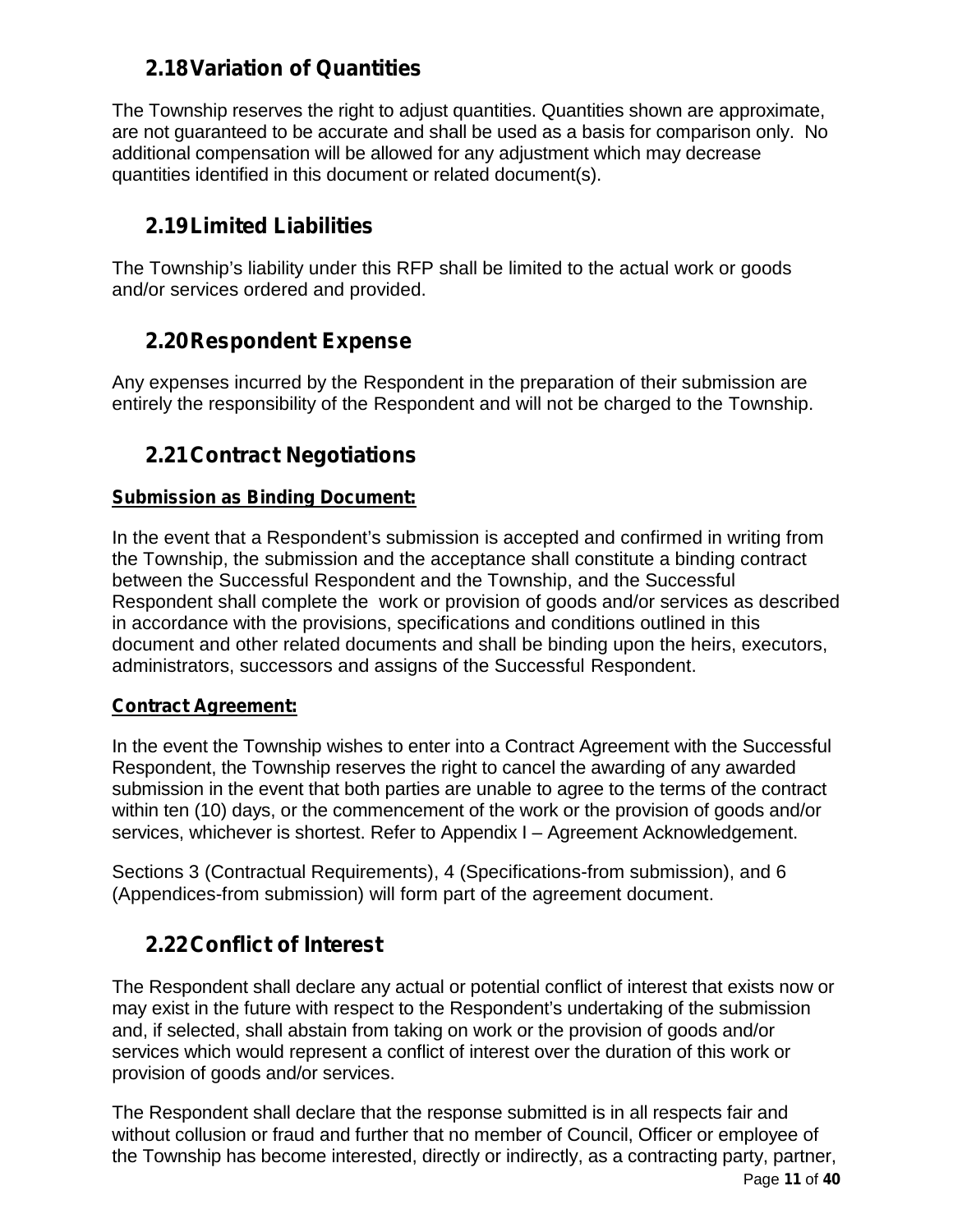stockholder, surety or otherwise, regarding the work or provision of goods and/or services identified in this RFP.

The Township reserves the sole right and discretion to determine whether any situation constitutes an actual or potential conflict of interest and may disqualify any Respondent on such basis.

## **2.23Freedom of Information**

Any personal information required on the submission is received under the authority of the *Municipal Freedom of Information and Protection of Privacy Act, 1989, RSO, 1990 (Act).* This information forms an integral component of the RFP submission.

All submissions received by the Township become a public. All information contained in the submission document is available to the public, including personal information.

Questions regarding collection of personal information and the *Municipal Freedom of Information and Protection of Privacy Act, 1989, R.S.O. 1990, Chapter M.56*, as amended, should be directed to:

Clerk, Township of Minden Hills 7 Milne Street, PO Box 359 Minden, ON K0M 2K0 Telephone (705) 286-1260

The Clerk has been designated by the Township's Council to carry out the responsibilities of the Act.

## **2.24Warranty**

The submission shall include a brief summary covering workmanship and/or product warranty/guarantee on Appendix G – Price, Delivery & Warranty Schedule. Additional pages (attached to Appendix G) may be used to describe this information.

## **2.25Package Submissions Information Release to Other Respondents**

The number of RFPs received and the names of the Respondents are confidential and shall not be divulged prior to the public RFP opening.

Subsequent to the opening, however, the number of RFP packages released is public information. It is understood that by completing and submitting a response the Respondent agrees to public release of their name.

### **2.26Access to Information**

The disclosure of information received relevant to the issue of a RFP solicitation or the award of contracts emanating from such solicitations shall be made by the appropriate offices in accordance with the provisions of the Municipal Freedom of Information and Protection of Privacy Act, R.S.O. 1990, as amended.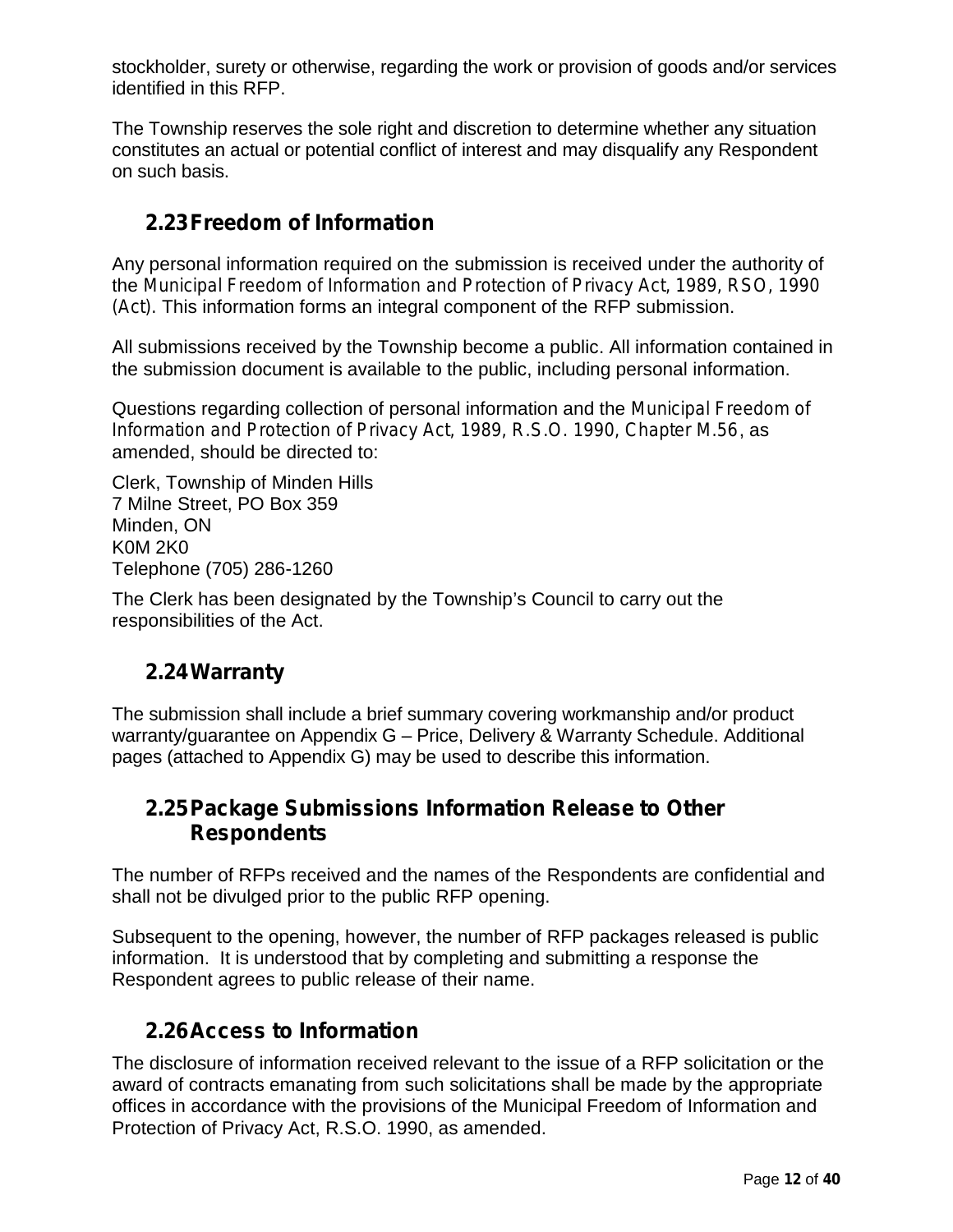All records and information pertaining to Proposals, proposals and other sealed bids, which reveal a trade secret or scientific, technical, commercial, financial or other labour relations information supplied in confidence implicitly or explicitly, shall remain confidential if the disclosure could reasonably be expected to:

- a) Prejudice significantly the competitive position or interfere significantly with the contractual or other negotiations of a person, group of persons, or organizations;
- b) Result in similar information no longer being supplied to the Township where it is in the public interest that similar information continues to be so supplied;
- c) Result in undue loss or gain to any person, group, committee or financial institution or agency; or
- d) Result in information whose disclosure could reasonably be expected to be injurious to the financial interests of the Township.

## **2.27Negotiations**

In the event that a prepared submission does not precisely and entirely meet the requirements of the Township, the Township reserves the right to enter into negotiations with the selected Respondent(s) to arrive at a mutually satisfactory arrangement with respect to any modifications to a submission.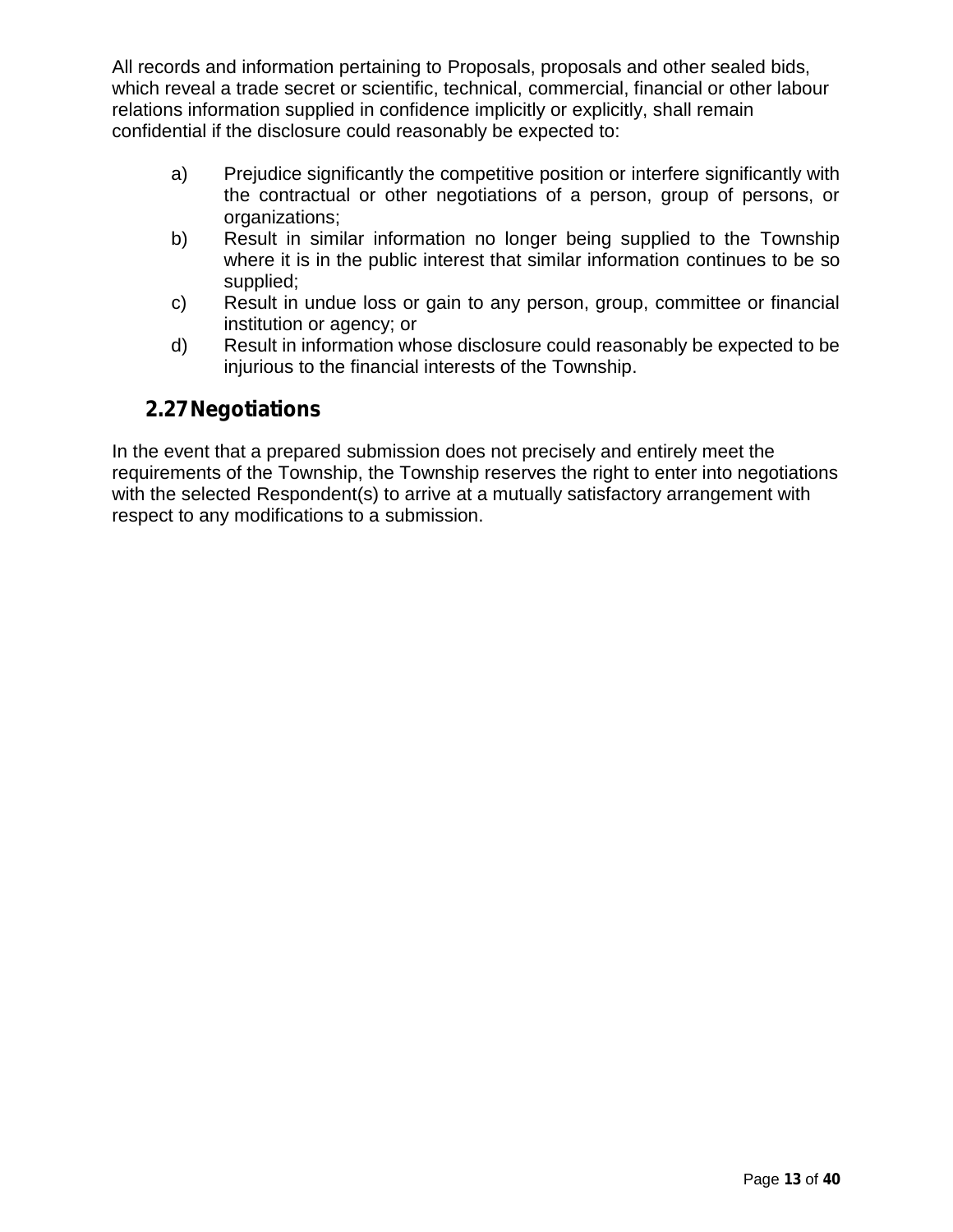## **3.1 Occupational Health and Safety**

All work performed under this RFP must be carried out in accordance with the terms and conditions of the Occupational Health & Safety Act. R.S.O. 1990, as amended and any other applicable legislation.

Failure to comply with Safety Regulations, as set out in this document, may result in the immediate cancellation of the work.

The Successful Respondent must comply with all requirements set out in the *Occupational Health & Safety Act, R.S.O. 1990* and all other regulations that apply to the job at hand. The following language, requirements and conditions shall apply:

Where applicable under the Occupational Health and Safety Act (OHSA) (R.S.O.1990 C. 0.1) and regulations, made under that statute:

- a. Successful Respondents acknowledge that they have read and understood the Occupational Health and Safety Act (OHSA) (R.S.O. 1990 C. 0.1) and regulations, made under that statute.
- b. The Successful Respondent shall comply with all health and safety requirements established by the Occupational Health and Safety Act and regulations, the Township and any applicable industry standards. The selected Respondent agrees to assume full responsibility for the enforcement of same.
- c. The Successful Respondent may be required to participate in a pre-project meeting to verify its full understanding of the major contractual requirements and expectations in the area of health and safety before the start of any work.
- d. The Successful Respondent shall understand that its performance will be monitored and that their overall performance will be a major consideration for future contracts with the Owner. The frequency and detail of ongoing project monitoring will be dependent upon the nature of the work and safety precautions specified.
- e. The Successful Respondent shall allow access to the work site on demand to representatives of the Township.
- f. The Township will take all action necessary to support the Successful Respondents health and safety efforts and to ensure that the Township owned and controlled environments in the vicinity of the project are free from hazards.
- g. The Successful Respondent acknowledges and agrees that any breach or breaches of health and safety requirements, whether by the selected Respondent or any of its sub-selected Respondents may invalidate the contract.
- h. The Successful Respondent acknowledges and agrees that any damages or fines that may be assessed against the Township by reason of a breach or breaches of the OHSA by the Successful Respondent or any of its sub- Successful Respondents will entitle the Township to set off the damages so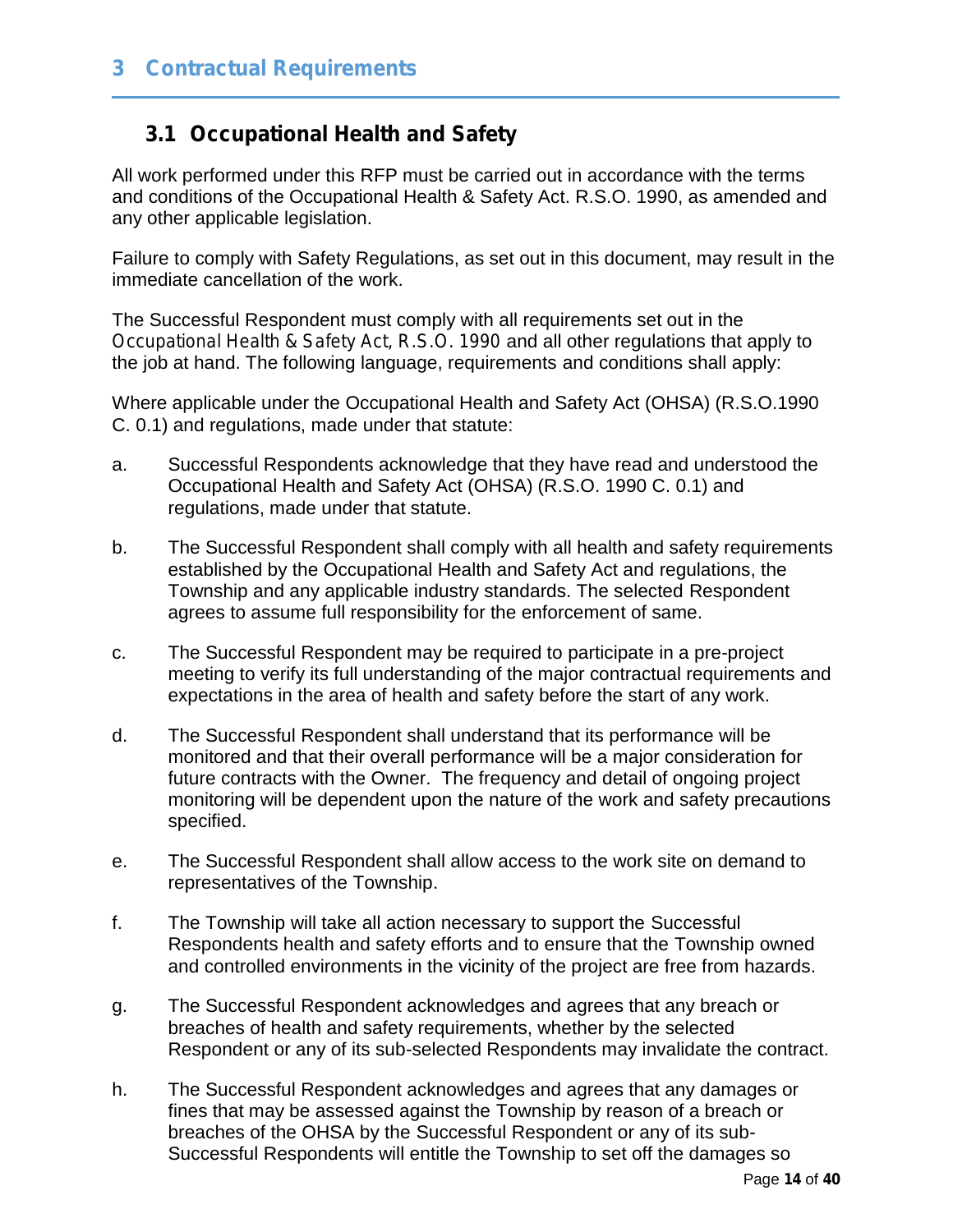assessed against any monies that the Township may from time to time owe the Respondent under this contract or any other contract whatsoever.

- i. The Successful Respondent shall provide a list of all controlled hazardous materials or products containing hazardous materials, all physical agents or devices or equipment producing or omitting physical agent and any substance, compound, product or physical agent that is deemed to be or contains a designated substance in accordance with the Global Harmonized System (GHS – formally known as WHIMIS ) as defined under the Occupational Health and Safety Act and shall provide appropriate Material Safety Data Sheets for these substances used for the performance of the required work, all prior to the performance of said work.
- j. Where hazardous materials, physical agents and/or designated substances are used in the performance of the required work, the Successful Respondent shall ensure that the requirements of the Occupational Health and Safety Act and associated regulations are complied with.
- k. The Successful Respondent shall follow Global Harmonized System (GHS) requirements and ensure all employees are given required training and support.
- l. The Successful Respondent shall have a clearly defined safety plan/rescue plan for its workers involved in hazardous activities.
- m. The Successful Respondent agrees at all times to comply with Occupational Health and Safety Standards in the workplace and further agrees to adhere to Health and Safety Standards set out in applicable statutes and regulations and to comply with written Health and Safety Policies of the Township.
- n. Successful Respondents with known poor safety records or with inadequate qualifications or equipment will not be considered for award.
- o. Worker safety is given first priority in planning, pricing and performing the Work;
- p. Its officers and supervisory employees have a working knowledge of the duties of a Constructor and Employer under the Act and the provisions of the Regulations applicable to the Work, and a personal commitment to comply with them;
- q. Workers employed to carry out the Work possess the knowledge, skills and protective devices required by law or recommended for use by a recognized industry association to allow them to work in safety;
- r. Its supervisory employees carry out their duties in a diligent and responsible manner with due consideration for the health and safety of the workers; and
- s. All subcontractors employed by the Successful Respondent to perform part of the Work and their employees are properly protected from injury while carrying out their associated duties.

# **3.2 Workplace Safety Insurance Board (WSIB)**

Page **15** of **40** All Respondents must indicate WSIB coverage by providing their certificate number, or indicate exemption from coverage as per the *Workplace Safety and Insurance Board*,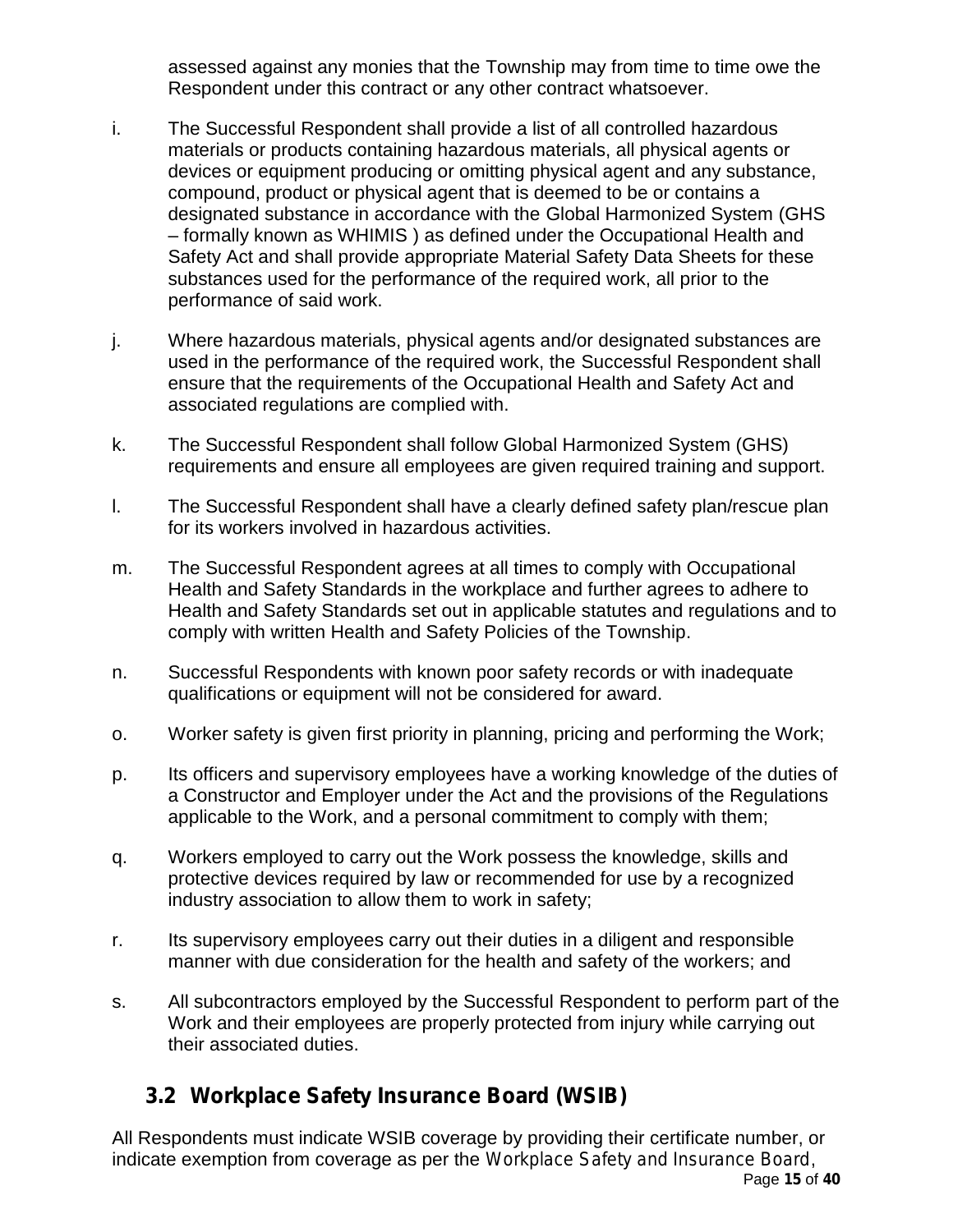on Appendix A – Submission Requirements.

The Successful Respondent shall provide proof of coverage and shall maintain this coverage throughout the length of the contract, work or provision of goods and/or services.

If exempt from coverage, the Successful Respondent shall obtain optional coverage in the form of a letter from WSIB and must be provided to the Township within ten (10) business days of being awarded or commencement of the contract, work or provision goods and/or services, whichever is shortest.

The Successful Respondent may request an extension, providing valid and reasonable claims for the request. Requests for an extension shall be made in writing or by email to the contact noted in Section 2.12 – Inquiries. Failure to meet the extension date as approved by the Township may result in the cancellation of the contract, work or provision goods and/or services. Refer to Section 3.11.4 – Cancellation of Contract.

# **3.3 Indemnification**

The Successful Respondent shall indemnify and hold harmless The Township, its officers, council members, partners, agents and employees from and against all actions, claims, demands, losses, costs, damages, suits or proceedings whatsoever which may be brought against or made upon The Township and against all loss, liability, judgments, claims, suits, demands or expenses which The Township may sustain, suffer or be put to resulting from or arising out of the Successful Respondent's failure to exercise reasonable care, skill or diligence or omissions in the performance or rendering of any work or provision of goods and/or services required hereunder to be performed or rendered by the Successful Respondent, its agents, officials and employees.

## **3.4 Force Majeure**

The Successful Respondent shall not be assessed with liquidated damages for any delay caused by Acts of God or of the Public Enemy, Acts of the Province or of any Foreign State, Fire, Flood, Epidemics, Quarantine, Restrictions, Embargoes, Labour Disruptions, Strikes, Lockouts or delays due to such causes, then the time of delivery shall be extended for a period of time equal to the time lost to such delay.

## **3.5 Insurance Requirements**

All Respondents will acknowledge their ability to provide proof of insurance in accordance with this document and other related documents, identified in Appendix A – Submission Requirements.

All insurance costs related below will be borne by the Successful Respondent.

The Successful Respondent, as a minimum, shall provide and maintain during the term of the Contract:

#### Specific Conditions:

The Successful Respondent shall provide proof of insurance, in the form of a Certificate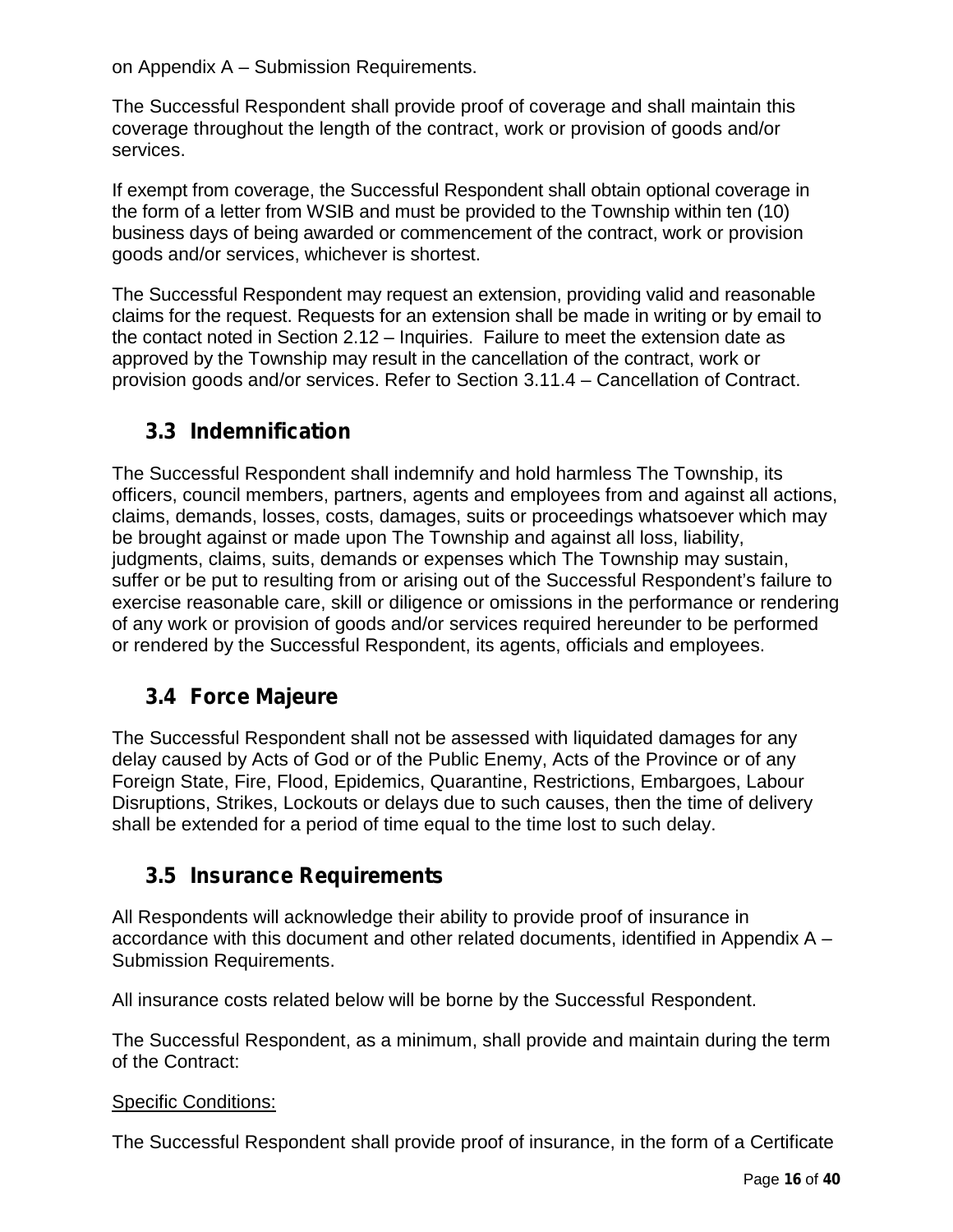of insurance, indicating Comprehensive General Liability insurance with a *minimum limit of five (5) million dollars (\$5,000,000) per occurrence,* with the Corporation of the Township of Minden Hills added as an additional insured.

The Successful Respondent shall provide proof of Professional Liability Insurance coverage from anyone providing a professional service in connection with the contract such as, but not limited to, architects, planner and engineers for at least One Million Dollars (\$1,000,000.00) per claim. Such insurance shall be kept in force during all work performed. The Township reserves the right to require such insurance to be kept in force for five (5) additional one (1) year terms following the date of completion.

The Successful Respondent shall provide proof of Automobile Liability insurance for all licensed vehicles used, operated, owned, rented and/or leased by or on behalf of the Successful Respondent or its contractor(s) while on any business connected with the Township of not less than Two Million Dollars (\$2,000,000) per occurrence in respect of bodily injury, death and damage to property including loss of use thereof. The Successful Respondent shall obtain proof of insurance of not less than Two Million Dollars (\$2,000,000) per occurrence from its subcontractors for the vehicles they use, operate, own, rent and/or lease. Evidence of liability coverage of not less than Two Million Dollars (\$2,000,000) per occurrence for Attached Machinery to be included if such equipment is applicable for the purpose of this contract.

#### General Conditions:

- 1. The Successful Respondent shall provide proof of insurance in the form of a Certificate of Insurance.
- 2. All policies shall be endorsed to provide the Township with not less than 30 Days' written notice of cancellation.
- 3. All policies shall be with insurers licensed to underwrite insurance in the Province of Ontario with an AM Best rating of no less than A-.
- 4. Prior to commencement of work or the provision of goods and/or services and upon the placement, renewal, amendment, or extension of all or any part of the insurance, the Successful Respondent shall promptly provide the Township with confirmation of coverage and, if required, a certified true copy(s) of the policy(s) certified by an authorized representative of the insurer together with copies of any amending endorsements applicable to the supply of work or the provision of goods and/or services.
- 5. All applicable deductibles under the above required insurance policies are at the sole expense of the Successful Respondent.
- 6. All policies shall apply as primary and not as excess of any insurance available to the Township.
- 7. It is expected by the Township that the Certificate(s) of Insurance will provide confirmation that all insurance requirements as stated above have been met.
- 8. Insurance must remain in effect for the duration of the contract, Work or provision of Goods and/or Service(s) as per the terms of this document and other related documents. It will be the responsibility of the Successful Respondent to provide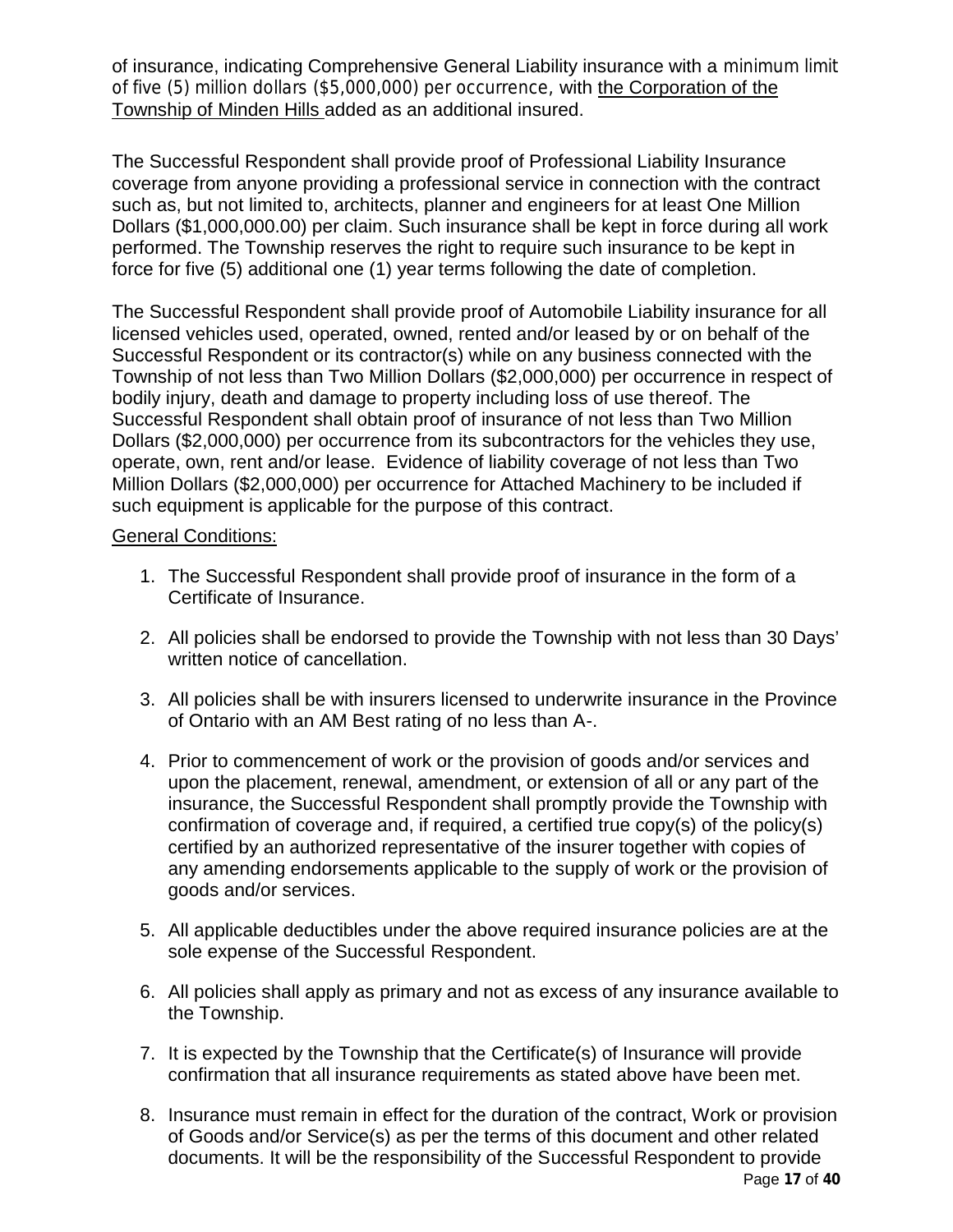the Township with any and all renewal certificates during this period.

The certificate of insurance must be provided to the Township within five (5) business days of being awarded the successful submission and/or contract, or prior to commencement of the contract, work or provision of goods and/or services, whichever is shortest. Failure to submit the requested insurance certificate by the Successful Respondent shall result in a withdrawal of the contract, work and/or provision of goods and/or services by the Township.

The Successful Respondent may request an extension, providing valid and reasonable claims for the request. Requests for an extension shall be made in writing or by email to the contact noted in Section 2.13 – Inquiries. Failure to meet the extension date as approved by the Township may result in the termination of the contract, work or provision of goods and/or services.

# **3.6 Protection of Work and Property**

The Successful Respondent shall provide continuous and adequate protection of all goods from damage and shall protect the Township's property from injury or damage arising until the work or provision of goods and/or services is complete. The Successful Respondent shall make good any such damage or injury.

# **3.7 Regulation Compliance and Legislation**

The Successful Respondent shall ensure all work or provision of goods and/or services are in accordance with, and under authorization of all applicable authorities, Municipal, Provincial and Federal legislation.

# **3.8 Workplace Violence and Harassment**

The Successful Respondent shall comply with the Occupational Health and Safety Act, Canada Criminal Code, Ontario Human Rights Code and all other applicable legislation and/or regulations, as they relate to violence, harassment and sexual harassment in the workplace, including Municipal policies and to be subject to such policies.

# **3.9 Code of Conduct**

Successful Respondents hired/contracted/engaged by the Township shall endeavor to at all times promote a high level of ethical conduct by themselves and their employees. In acting on behalf of the Township, no Successful Respondent, or their employees, shall at any time take any action which he or she knows, or reasonably should know, violates any applicable law or regulation.

The Township requires that Successful Respondents and their employees shall maintain high standards of professional behaviour when dealing with Members of Council, Officers of the Corporation, other Township employees, clients and the public; and further that this behaviour shall reflect positively on the reputation of the Township.

Page **18** of **40** It is every Successful Respondent, and their employee's, responsibility to ensure that all information communicated is as accurate as reasonably possible. No Successful Respondent, or their employees, shall withhold information or willfully mislead Members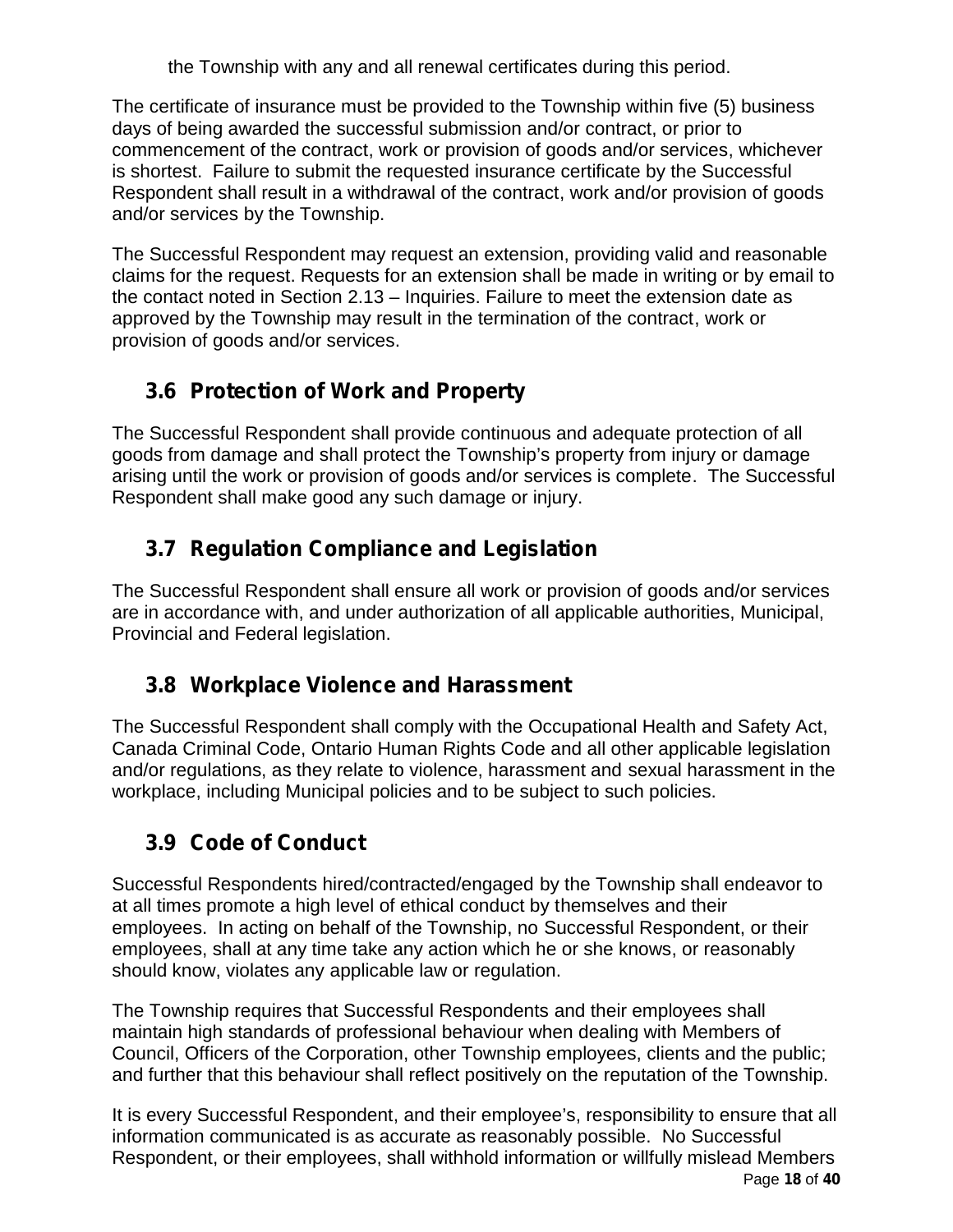of Council, officers, employees, clients, or the public about any issue of corporate concern.

Every Successful Respondent, and their employee's shall respect the rights, privileges, diversity and dignity of the persons they interact with while contracted by the Township.

## **3.10Smoke Free Workplace**

The Smoke-Free Ontario Act, 2017 prohibits smoking in any enclosed workplaces, including work vehicles and any enclosed public places in Ontario in order to protect workers and the public from the hazards of second-hand smoke.

During the duration of the contract, work or provision of goods and/or services, including any related amendments and/or extensions, Successful Respondents, and their employees, shall adhere to the Smoke Free Ontario Act, 2017 and all other applicable legislation and/or regulations or requirements, in regards to cigarette, e cigarette and cannabis use.

## **3.11Accessibility**

Under the Accessibility for Ontarians with Disabilities Act, 2005, S.O 2005, c. 11 (AODA), the Township is required to incorporate accessibility criteria, features and designs when procuring or acquiring goods, services, self-service kiosks or facilities, including written materials, web content and the delivery of programs, except where it is not practicable to do so. Contract specifications and evaluation include these criteria, features and designs where applicable.

*The Accessibility for Ontarians with Disabilities Act, 2005, S.O. 2005, c. 11 (AODA)* and Regulation 191/11 Integrated Accessibility Standards (IAS), requires anyone who provides goods, services or facilities on behalf of the Township to receive training on these standards and on the **Human Rights Code** as they pertain to persons with disabilities.

Successful Respondents must keep records of all training, including dates when training was provided, the number of employees who received training and individual training records for their business. Successful Respondents are required to make this information available to the Township and/or the Province upon request.

An online Serve-Ability e-course is available for free and includes the Province's IAS training. It is the responsibility of the Successful Respondent to ensure they have read and understand the Act, Regulations and training in regards to persons with disabilities.

Web links for information and training purposes are provided below:

- AODA https://www.ontario.ca/laws/statute/05a11
- IAS https://www.ontario.ca/laws/regulation/110191
- Human Rights Code https://www.ontario.ca/laws/statute/90h19?search=e+laws Serve-Ability
	- https://www.ocapdd.on.ca/Forms/Volunteer/SAE/HTML\_Eng/index.html
- AccessON https://accessontario.com/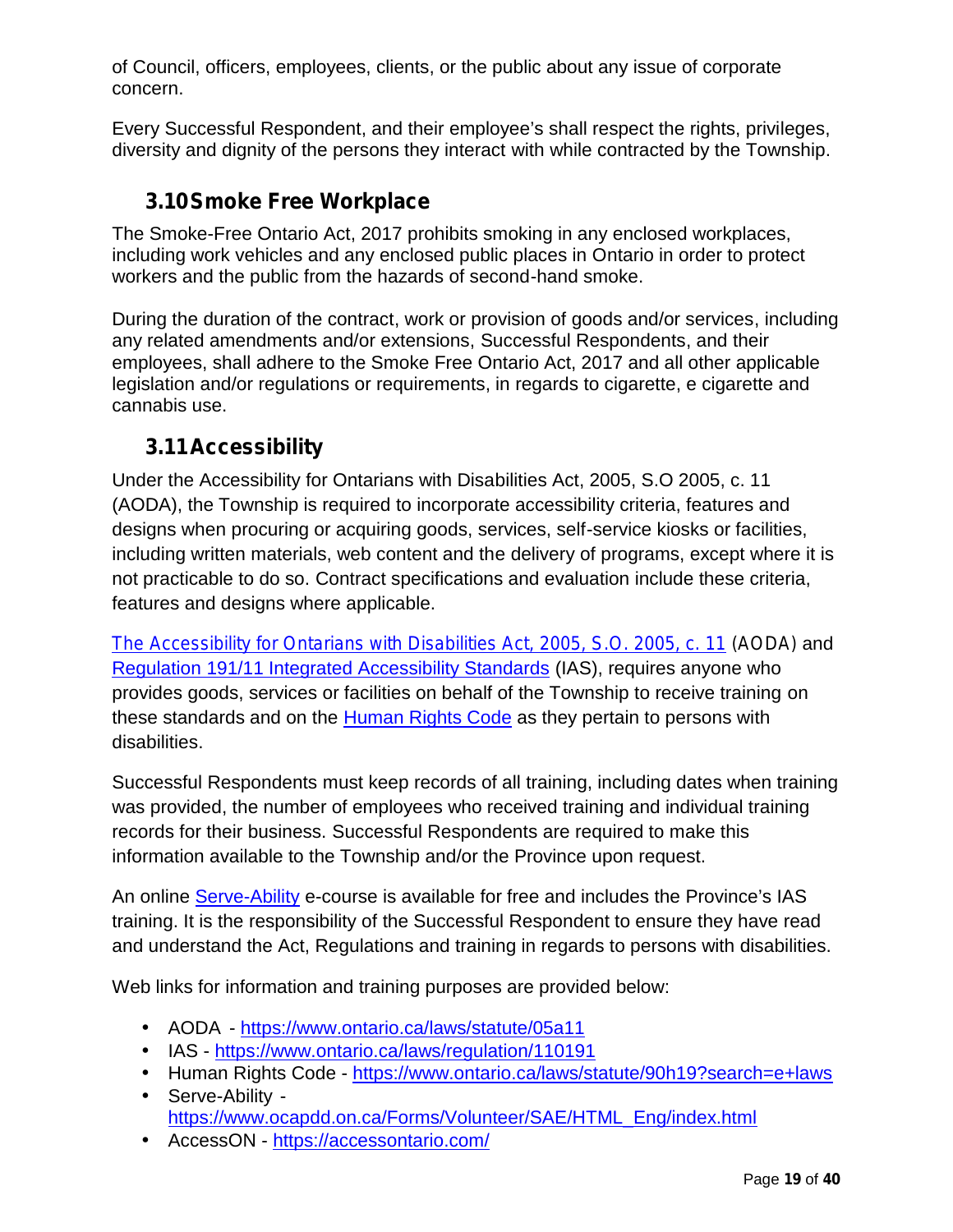More information on these subjects can be found on our municipal website at www.mindenhills.ca, the Regulation 191/11 Integrated Accessibility Standards, Accessibility Ontario website at AccessON, and available from the Ministry of Economic Development, Employment & Infrastructure's website, the link is provided below: (http://www.mcss.gov.on.ca/en/mcss/programs/accessibility/ado.aspx).

## **3.12Contract**

The Successful Respondent shall complete the work as described in accordance with the provisions, specifications and conditions outlined in the RFP documents and shall be binding upon the heirs, executors, administrators, successors and assigns of the Successful Respondent.

## **3.12.1 Assignment of Contract**

The Successful Respondent shall not assign transfer, convey, sublet or otherwise dispose of the contract, work or provision of goods and/or services; or his/her right, title or interest therein, or his power to execute such contract, work and/or provision of goods or services, to any other person, company or corporation, without the previous consent, in writing, of the Township's officials.

## **3.12.2 Sub-Contracting**

The Successful Respondent, who has signed a contract with the Municipality, shall be considered to be the "prime contractor" and shall keep the operation totally under their care and control. The consent of the Municipality for assignment or sub-contracting shall not relieve the "prime contractor" from completion of the specifications of this RFP in accordance with the terms of the contract, the work or the provision of goods and/or services. Where a Successful Respondent submits a joint proposal or proposes a partnership arrangement, the Successful Respondent must assume the lead or "prime contractor" position. As such, the Successful Respondent will have the overall responsibility for completing the contract, work or provision of goods and/or services.

### **3.12.3 Contract Amendments and Revisions**

No amendment or revision to a contract, the work or the provision of goods and/or services shall be made unless mutually agreed to by the Township and the Successful Respondent.

No amendment that changes the price of a contract, the work or the provision of goods and/or services shall be agreed to without a corresponding change order describing the change in requirement or scope of work or the provision of goods and/or services.

Amendments to a contract, the work or the provision of goods and/or services are subject to the identification and availability of sufficient funds in appropriate accounts within the Township's Council approved budget, including authorized revisions.

The Township reserves the right to change the term of the contract, the work or the provision of goods and/or services prior to the execution of an agreement, or commencement of the work or provision of goods and/or services.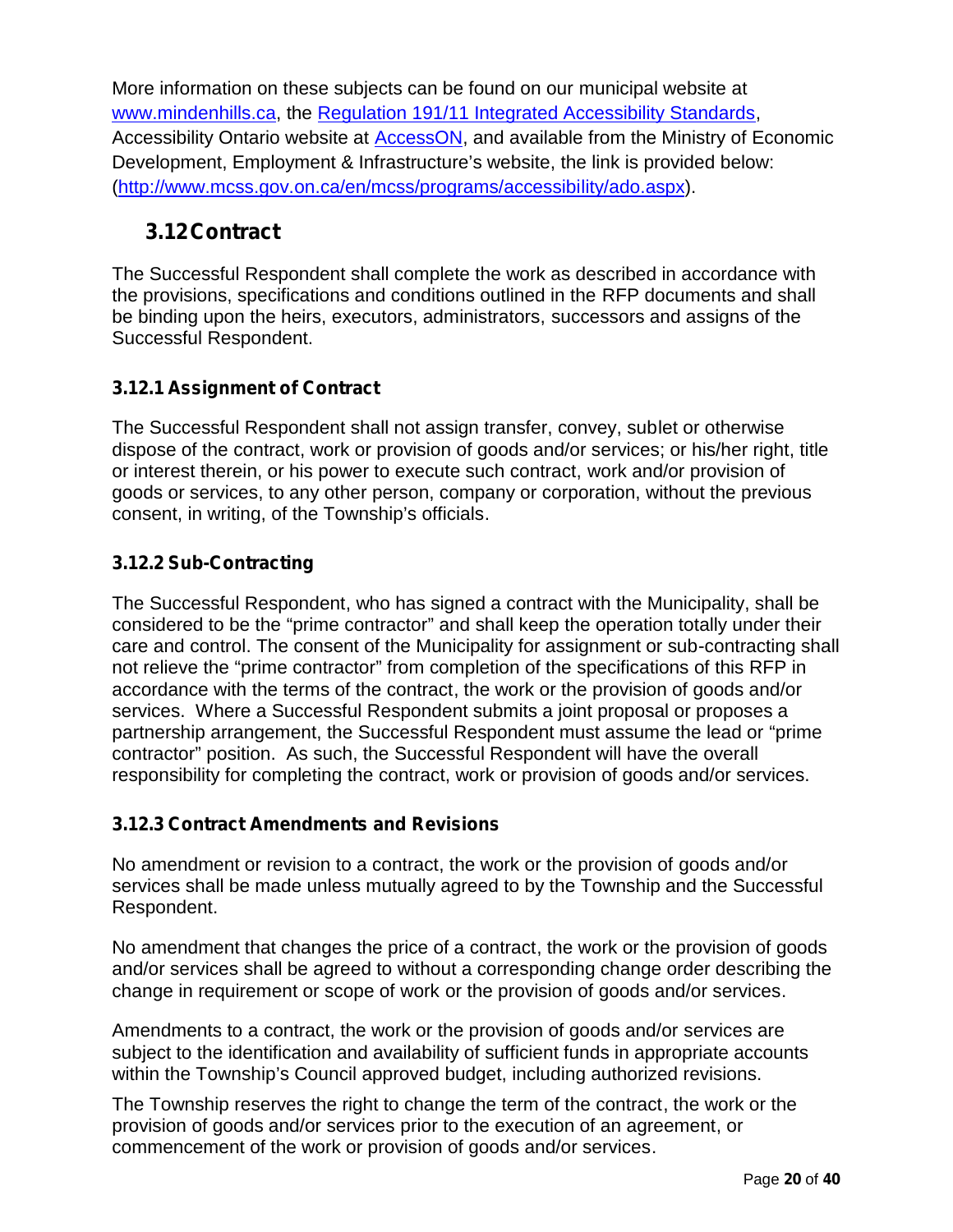### **3.12.4 Cancellation of Contract**

The Township reserves the right to immediately terminate the contract, the work or the provision of goods and/or services awarded to the Successful Respondent, or part thereof, at its own discretion, including but not limited to such items as non-compliance, non-performance, late deliveries, inferior quality, pricing problems, etc.

The Township shall not be liable to the Successful Respondent for loss of anticipated profit on the cancelled portion or portions of the work or the provision of goods and/or services.

## **3.13Conflict of Interest**

The Successful Respondent shall declare any actual or potential conflict of interest that exists now or may exist in the future with respect to the Respondent's undertaking of the work or provision of goods and/or services and shall abstain from taking on work which would represent a conflict of interest over the duration of a Contract, the work or the provision of good and/or services.

## **3.14Bankruptcy**

In the event that, during the duration of a contract, the work or the provision of goods and/or services, the Successful Respondent Respondent makes an assignment for the benefit of creditors, or becomes bankrupt or insolvent, or makes a proposal to its creditors, a contract, the work or the provision of goods and/or services shall immediately be terminated, and the Township shall be entitled to enter into a contract, the work or the provision of goods and/or services with another party without the consent of the Successful Respondent.

## **3.15Governing Laws**

A contract, the work or the provision of goods and/or services will be interpreted and governed by the laws of the Province of Ontario.

# **3.16Delivery and Execution of Work**

The Successful Respondent may commence work upon award, it is imperative that the design work be completed prior to June 30, 2021 or as agreed upon by the Township.

# **3.17Pre-Start Meeting**

Prior to commencing the work or provision of goods and/or services, the Successful Respondent, Director of Public Works, or designate(s) shall meet for a Pre-Start meeting.

The Pre-Start Checklist must be signed by an authorized representative of the Successful Respondent and designate for the Township, prior to the start of any work being undertaken.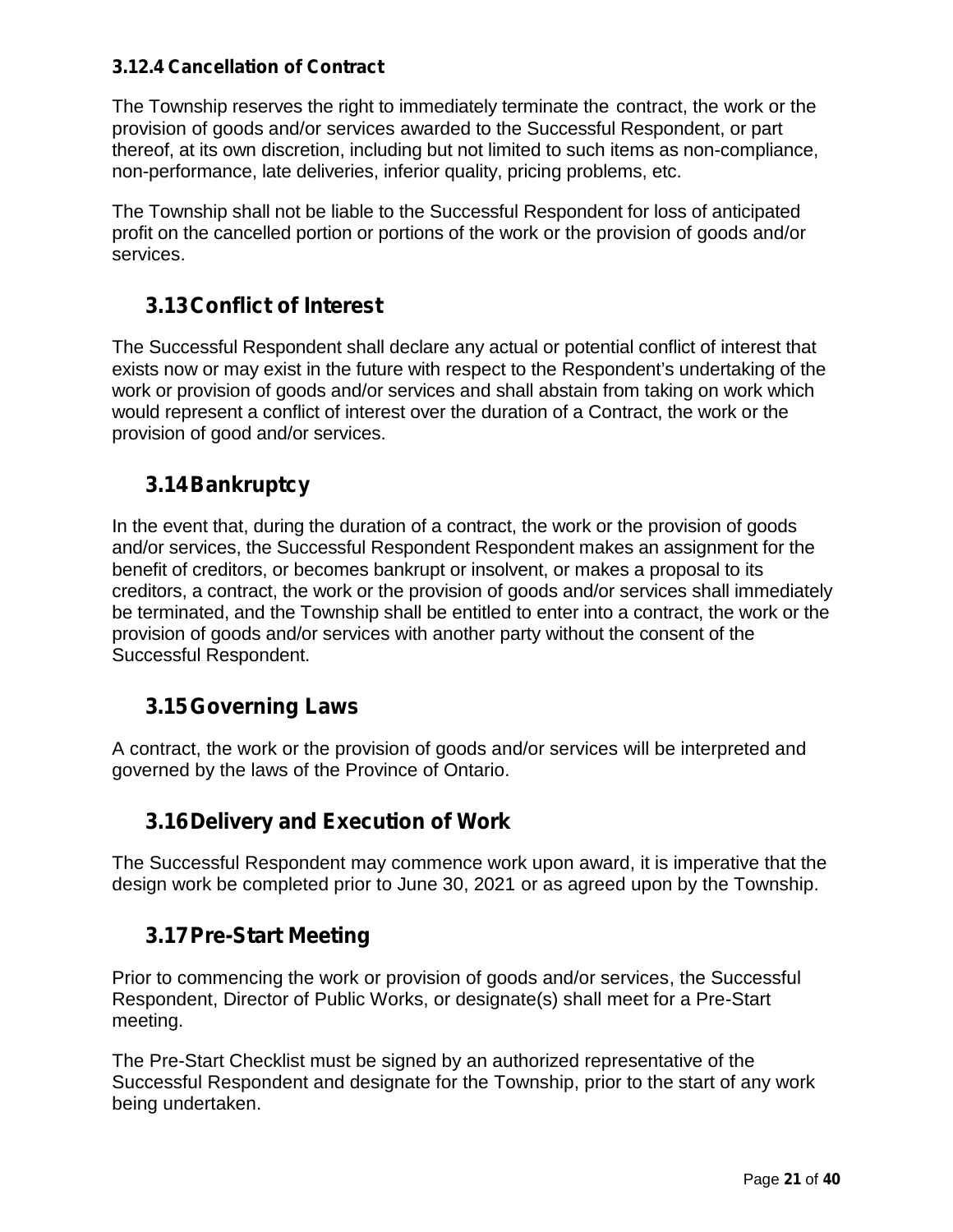## **3.18Terms of Payment**

Payment will be made in response to the Successful Respondent's approved invoice to the Township. Invoices shall include the dates, hours and location of work.

The Township will not pay in part or in full until the contractual work or provision of goods and/or services is complete/received.

Unless otherwise stated herein, the Township's normal terms of payment will be net thirty (30) calendar days from the completion of work or provision of goods and/or services or the date of approved invoice, whichever occurs later. Invoices shall be forwarded to the attention of:

Accounts Payable Township of Minden Hills 7 Milne Street, PO Box 359 Minden, ON K0M 2K0 accountspayable@mindenhills.ca

## **3.19Settlement of Disputes**

Until the contract, work or provision of goods and/or services has been terminated, the Successful Respondent must at all times provide the work or provision of goods and/or services. If there is a dispute or difference concerning the work or provision of goods and/or services or the interpretation of the contract, work or provision of goods and/or services then either party may notify the other that it wishes the dispute to be referred to a meeting with the Director of Public Works, or designate(s) and the Successful Respondent to resolve, negotiating in good faith.

# **3.20Guarantee of Performance**

The Successful Respondent guarantees that all work, goods and/or services will be carried out as specified, and that the Successful Respondent will, at the Successful Respondent's own expense, correct all deficiencies in a manner satisfactory to the Township, for which the Success Respondent is held responsible by the Township, and the decision of the Township in all such matters shall be final.

In the event of a multi-year award and/or contract, the Township reserves the right to terminate the contract, Work or provision of Goods and/or Service(s) at any time during the term of the contract, Work or provision of Goods and/or Service(s) due to the unsatisfactory performance of the Successful Respondent.

The Township may, without prejudice to any other remedy, correct the following:

- If the Successful Respondent fails to perform the work or provide the goods and/or services in accordance with its obligations under a contract or the award of work or the provision of goods and/or services.
- If there exists unsatisfied claims for damages caused by the Successful Respondent to anyone on the site or in connection with the work or provision of goods and/or services.
- Where there are affidavits of claim of lien, or liens filed against the site and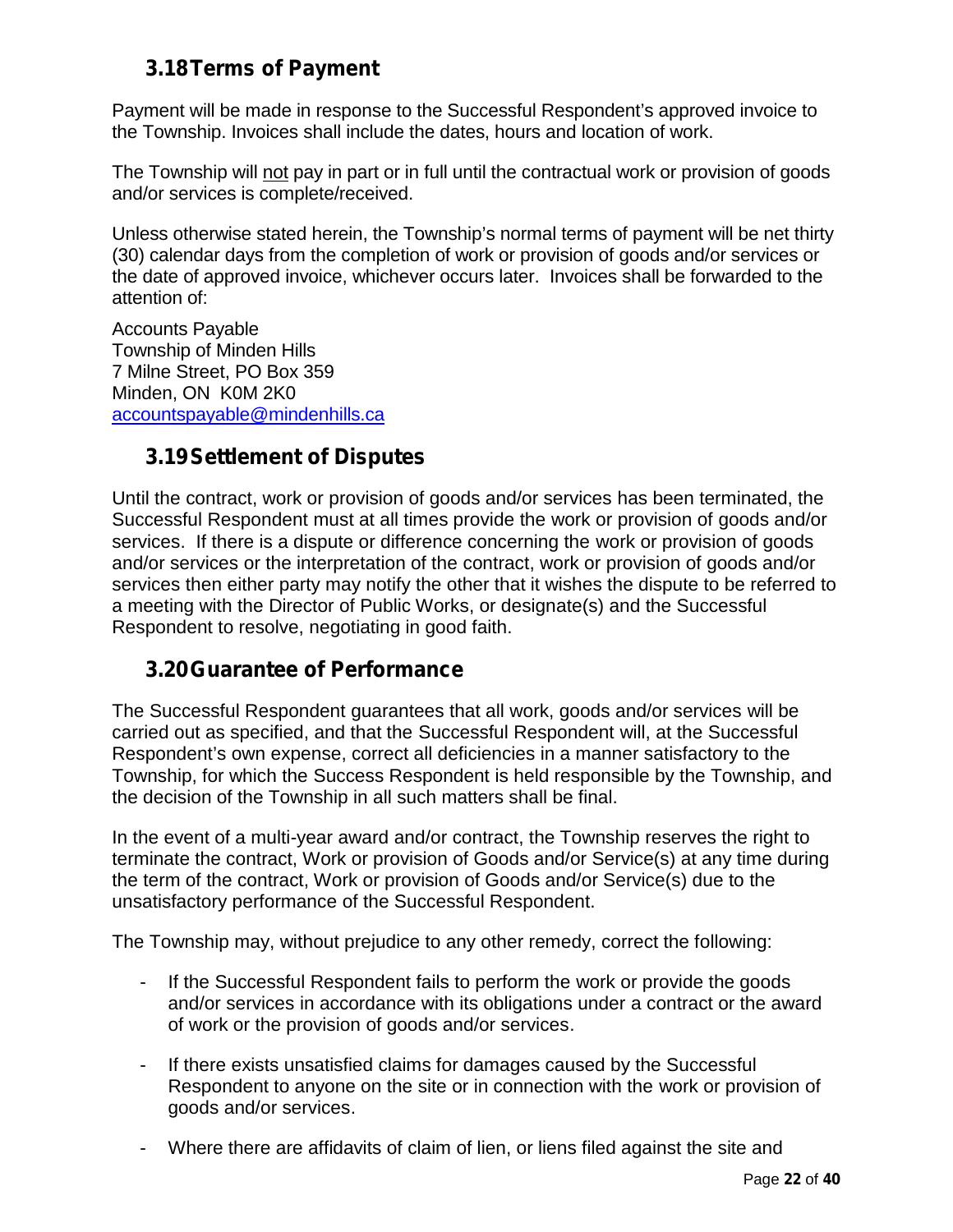premises on which the work or provision of goods and/or services is done or being done, or reasonable evidence of the probable filing of such affidavits of claim of lien or of filing or registration of liens.

## **3.21Township's Right to Remedy Default in Provision of Services**

If the Successful Respondent should neglect to execute the work or provision of goods and/or services properly (a default), after **three (3)** business days written notice to the Successful Respondent setting out the particulars of the default, the Township may remedy the default of the Successful Respondent at the sole cost and expense of the Successful Respondent.

The Township shall have the authority and discretion to retain a contractor or firm to undertake the necessary work or provision of goods and/or services to remedy the default(s) set out in the foregoing notice at the sole cost and expense of the Successful Respondent.

The Successful Respondent acknowledges and agrees that the Township shall have the authority to deduct from any payments owing to the Successful Respondent, the costs invoiced to the Township by the firm retained to remedy the default of the Successful Respondent plus a 10% administration charge (based upon amount of such invoice pre- H.S.T.). Where no payment is owing, the Township shall invoice the Successful Respondent. The Successful Respondent agrees to pay the Township, without the right to dispute the amounts invoiced, within 15 days of the date of such invoice.

The Township's authority remedy default hereunder is without prejudice to any other remedy, action or other alternative that may be available to the Township. Continued failure of the Successful Respondent to execute the work or provision of goods and/or services properly shall result in a termination of contract, work or provision of goods and/or services. The Township shall provide written notice of termination.

## **3.22Successful Respondent Performance Evaluation**

Successful Respondent performance is critical to the success of the Township. To this end, the Township reserves the right to assess future RFP submissions by the Successful Respondent based on the terms of a contract, the performance of work or the provision of goods and/or services, as awarded and as related to the specifications and requirements of this RFP; as well as any outcomes identified as a result of the requirements noted in Section 3.19.

## **3.23Taxes**

Unless otherwise provided herein, the Successful Respondent shall pay all government sales or excise taxes in force at the date of the contract, work or provision of goods and/or services, provided that any increase or decrease in such taxes shall increase or decrease the amount due/payable. Invoices shall show the appropriate amounts for the work or provision of goods and/or services and applicable taxes separately.

## **3.24Notices**

Any notice required to be given or made shall be given or made in writing and shall be served personally or mailed by registered mail addressed to the Township of Minden Hills and to the Successful Respondent at the address set forth in its submission.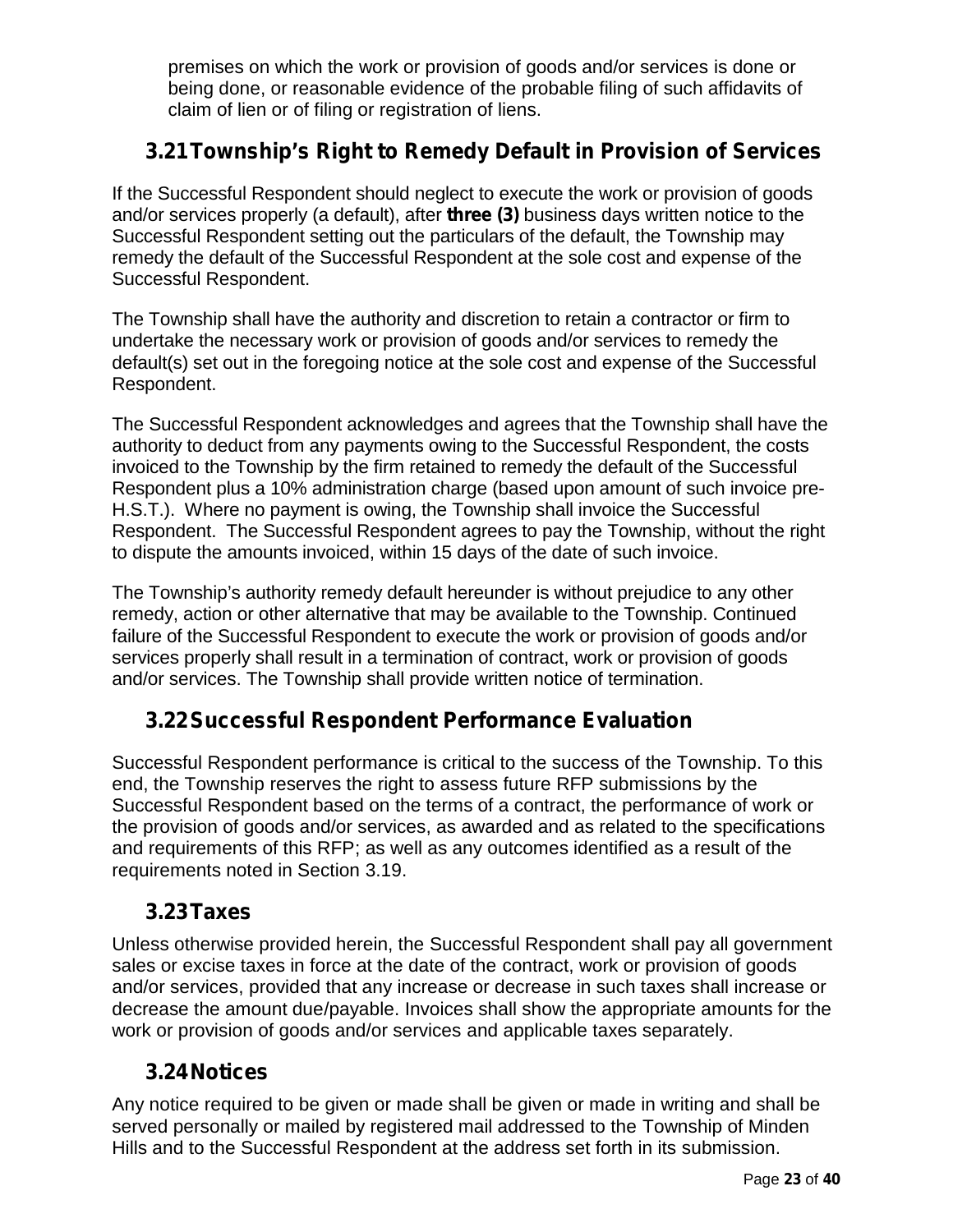## **4 Scope of Work**

## **4.1 Background**

The Township of Minden Hills is seeking a qualified Consulting Engineering Firm to design, and administer the replacement of 1 to 3 culvert(s) located along the Shuylers Island Causeway.

The Culverts are believed to be the originals installed in the 1950's.

Size, depth, and length are unknown due to the condition of culverts. Culverts are estimated to be 750mm-1200mm in diameter.

The Township wishes to replace the culvert(s) to ensure equalized water flow from the East and West sides of the causeway.

It is assumed that based on the location; in water work will take place between July 15 and October 1, 2021.

## **4.2 Scope of Work**

The Successful Respondent shall be responsible for;

- Topographic survey,
- Design/Engineering including all environmental protection plan(s);
- Obtaining all required permits,
- Site inspection (Initial, Mid and Final),
- $\hat{U}$  Providing accurate proposal specifications and quantities to the Township for the Proposal document.

The Township shall be responsible for;

- Providing historic information to the consultant,
- Proposal/Procurement Process,
- Authorization of Payment Certificates,
- ) Purchasing of recommended culverts

## **4.3 Terms of Reference**

Proposals for this work shall include but are not limited to the following;

- 1) Ensure the project follows the relevant Federal, Provincial, Municipal legislation/regulations for culvert replacement projects including Municipal Class Environmental Assessments, and specifically all DFO and MNRF regulations.
- 2) Provisions for the design shall include identifying all necessary approvals from the following but not limited to; the Ministry of Environment and Climate Change, Ministry of Transportation, Department of Fisheries and Oceans, Ministry of Natural Resources and Forestry, Parks Canada/Trent Severn Waterway and Transport Canada with regards to the Navigable Water Protection Act.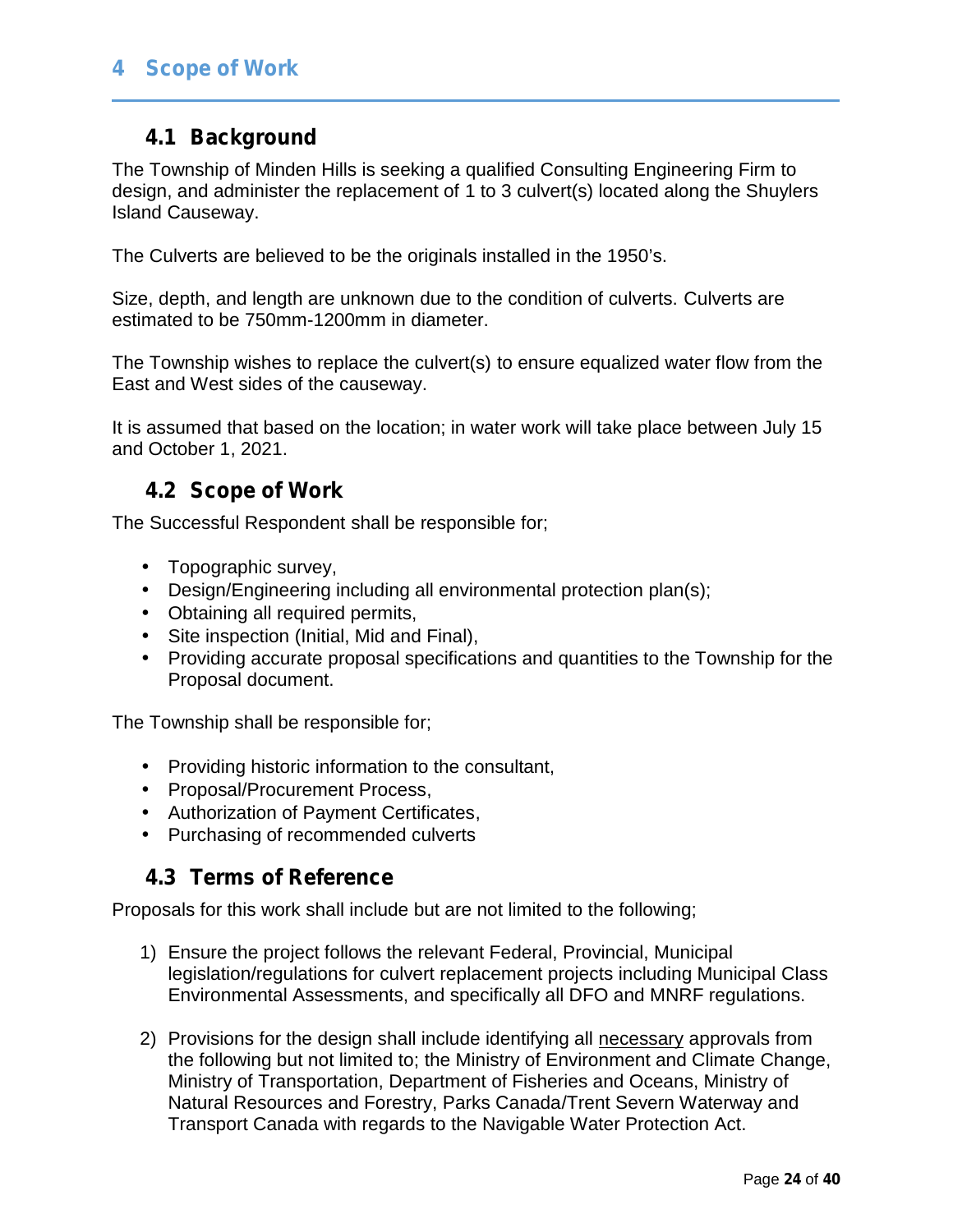- 3) An outline of the methodology recommended for proceeding with the project including a time line for the works and an estimated cost for construction and engineering; preferred to not exceed \$100,000. Although the culvert installations are important; the consultant should note the low traffic volume and that the use of native soils and any cost saving measures shall be utilized providing there is not a negative impact associated.
- 4) The Respondent shall provide a detailed work program with a breakdown of each task and a summary of hours estimated for each, including all disbursements, such as printing, traveling costs, etc. The Township anticipates the engineering costs to have an upset limit of \$15,000.
- 5) Current CV for all Staff that will be contributing to the Project. The Project Manager shall be able to demonstrate a minimum of 8 years over applicable experience in Ontario by means of a minimum of three (3) culvert replacement projects.

## **4.4 Summary of Deliverables**

Unless otherwise authorized by the Township, the Successful Respondent will generate/complete, at a minimum and provide to the Township the following work products as a result of this project:

| <b>Project Phase</b>          | <b>Item/Description</b>                                 |
|-------------------------------|---------------------------------------------------------|
| Kick off Meeting              | Minutes from kick off meeting; conducted via Zoom.      |
| Engineering/Design            | <b>Topographic Survey</b>                               |
|                               | Engineering and Design of Culvert(s)                    |
|                               | Engineering and Design of Environmental Protection Plan |
| Permits/Approvals             | Conduct DFO Self-Assessment (assumed)                   |
|                               | Completion of additional DFO permits (contingent)       |
|                               | Completion of authorization from MNRF (as required)     |
|                               | Species at Risk Screening/Permits (as required)         |
| <b>Proposal Specification</b> | Provide Township Engineered Drawings for proposed       |
|                               | works, including Environmental Protection Plan.         |
|                               | Provide Township plan quantities and general/special    |
|                               | provisions for applicable items                         |
| Field Inspection              | <b>Pre-Start Meeting</b>                                |
|                               | 3 Field Inspections (initial, mid, final)               |

## **4.5 Respondents Submission**

The Respondent shall submit a **Detailed Report** that will accompany Appendix B – Experience, References & Contingencies that outlines and defines:

- A methodology that describes the key elements of the approach to completing the described works
- A detailed timeline demonstrating how work will be completed within the project timeline including in-water works.
- The key issues and priorities of the project, as understood by the Respondent An overview of the anticipated project team
- ) The technical competence of the project team proposed
- Professional independence/integrity and managerial ability
	- Availability of dedicated, experienced personnel for the duration of the project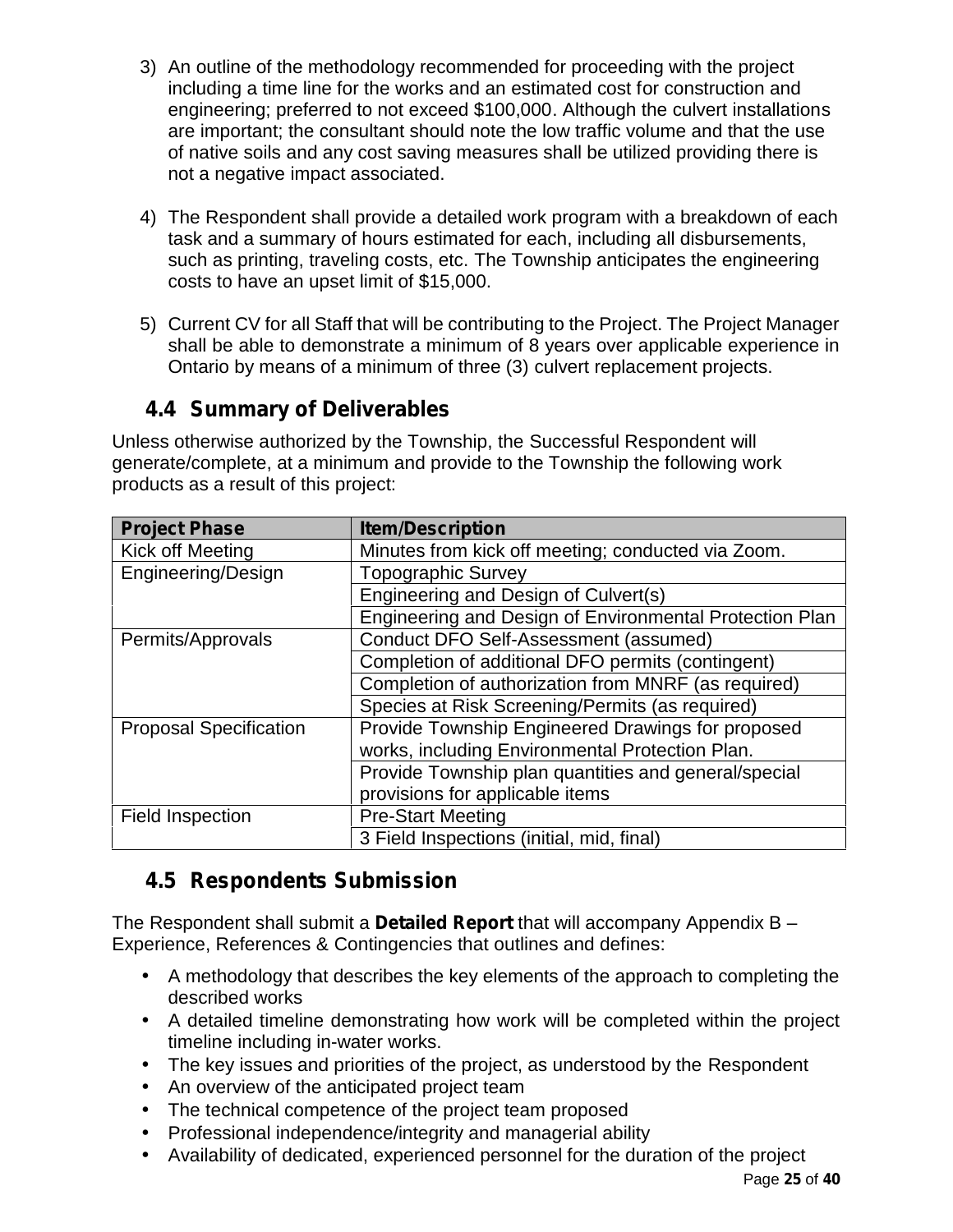- The experience of the Respondent and its project team on similar projects for municipal clients, including completion of other similar culvert replacements.
- Overview of proven performance by the Respondent
- Ability to perform within time constraints
- Location and/or local knowledge, and knowledge of this location and the unique challenges associated with the work.

This report will be used by the Township in assessing the Respondent's ability and experience for the project.

## **4.6 Utilities**

The Successful Respondent will be responsible for coordination and cost of any utility locates that may be required in the completion of this work.

# **4.7 Pricing Requirements**

The total project cost and individual component costs shall be submitted on the supplied Appendix G – Price & Delivery Schedule and shall include labour, equipment, materials, designs, permits, travel and fees as proposed. Appendix G shall be supplemented by the Financial Proposal by the Respondent.

The Township reserves the right to exclude components from the project in the awarding of the Proposal.

## **4.8 Site Visit**

A site visit is not required for this RFP but may be arranged by emailing twilson@mindenhills.ca. Additional information regarding the Township can be obtained from the Township website: www.mindenhills.ca

## **4.9 General Instructions**

For each Specification item listed, you are required to indicate your compliance of each item. Please do so as follows:

You are able to provide the item as specified **-** indicate **YES** in the Respondent's Compliance box.

You are not able to provide the item as specified **-** indicate **NO** in the Respondent's Compliance box.

Where an item allows for an "Alternative" to the specified item, you may indicate **YES** to the item as specified or you may provide your **alternative item** in the Respondent's Comment box.

Where minimums are called for, the item must meet or exceed the capacity, size or performance as specified, unless an alternative is allowed. This specification may list only the major details for the specification items. Therefore, it is the Respondent's responsibility to deliver fully equipped items with compatible components to provide dependable efficient service:

## **4.10Other Instructions**

Responses to this RFP must include Mandatory Appendices noted as "Mandatory" "Completion" and/or "Mandatory Submission".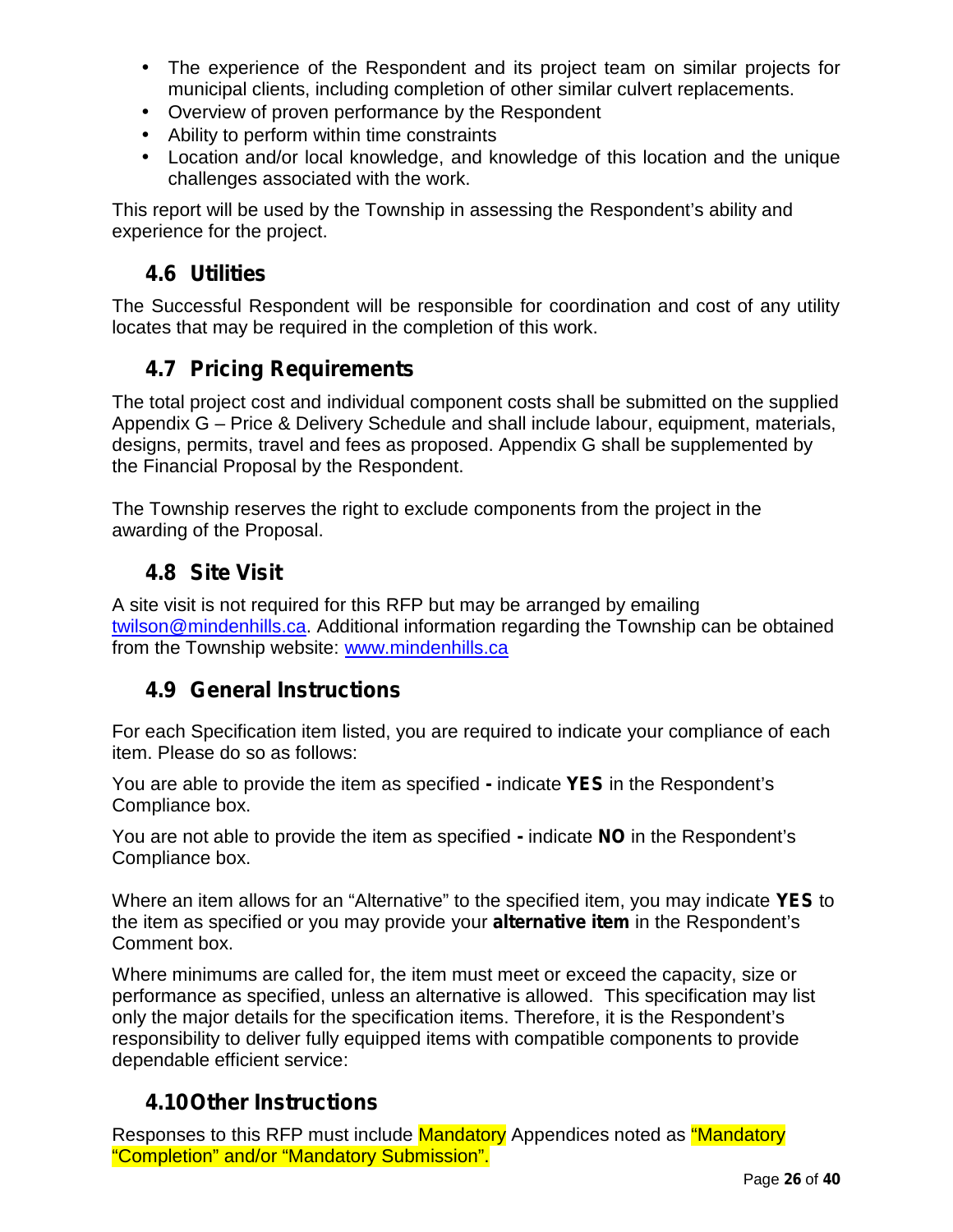## **5 Evaluation Process**

Respondents acknowledge that submissions are likely to be drafted using a diverse range of approaches and, therefore, may not be readily comparable to one another. As a result, notwithstanding the application of consistent evaluation criteria as identified below, the Township shall use professional discretion in evaluating proposals.

The Township retains the right to ask Respondents for clarification regarding their submission, if doing so does not change their proposal in any way.

## **5.1 Evaluation Stages and Total Evaluation Points Available**

The Township will conduct the evaluation of this RFP in three (3) stages as follows:

#### **Stage 1 – Review (pass/fail)**

A review will be undertaken to determine if the submitted RFP complies with all the mandatory requirements (inclusion of all Appendices and compliance with Appendix A - Submission Requirements and deadline).

A RFP that does not comply with the mandatory requirements shall, subject to the reserved rights of the Township and the Township's Procurement Policy, be disqualified and not evaluated further.

#### **Stage 2 – Rated Criteria (80 points)**

Stage 2 will consist of a scoring by the Director of Public Works of each qualified RFP on the basis of the detailed criteria as specified in Appendix B – Evaluation Criteria and the assessment and scoring against the criteria set out in Appendix J – Evaluation Matrix.

The following is an overview of the categories and weightings for the Stage 2 criteria of the RFP:

| <b>Criteria</b>                                           | <b>Maximum Points</b> |  |  |
|-----------------------------------------------------------|-----------------------|--|--|
| Methodology, Approach, Schedule, Understanding of Project | 45                    |  |  |
| Goals/Objectives and Recommendations                      |                       |  |  |
| Project Team Members and their Qualifications             | 20                    |  |  |
| Experience and Performance on Directly Related Projects   | 15                    |  |  |
| <b>Total Points</b>                                       | 80                    |  |  |

#### Technical Proposal

Respondents may submit up to 15 pages double sided or 30 pages single sided not including any charts, figures or graphics.

#### **a) Methodology, Approach, Schedule, Understanding of Project Goals/Objectives and Recommendations**

- The Consultant should demonstrated an understanding of the project objectives and expected challenges;
- Provide a description of tasks in a proposed work plan to complete the project;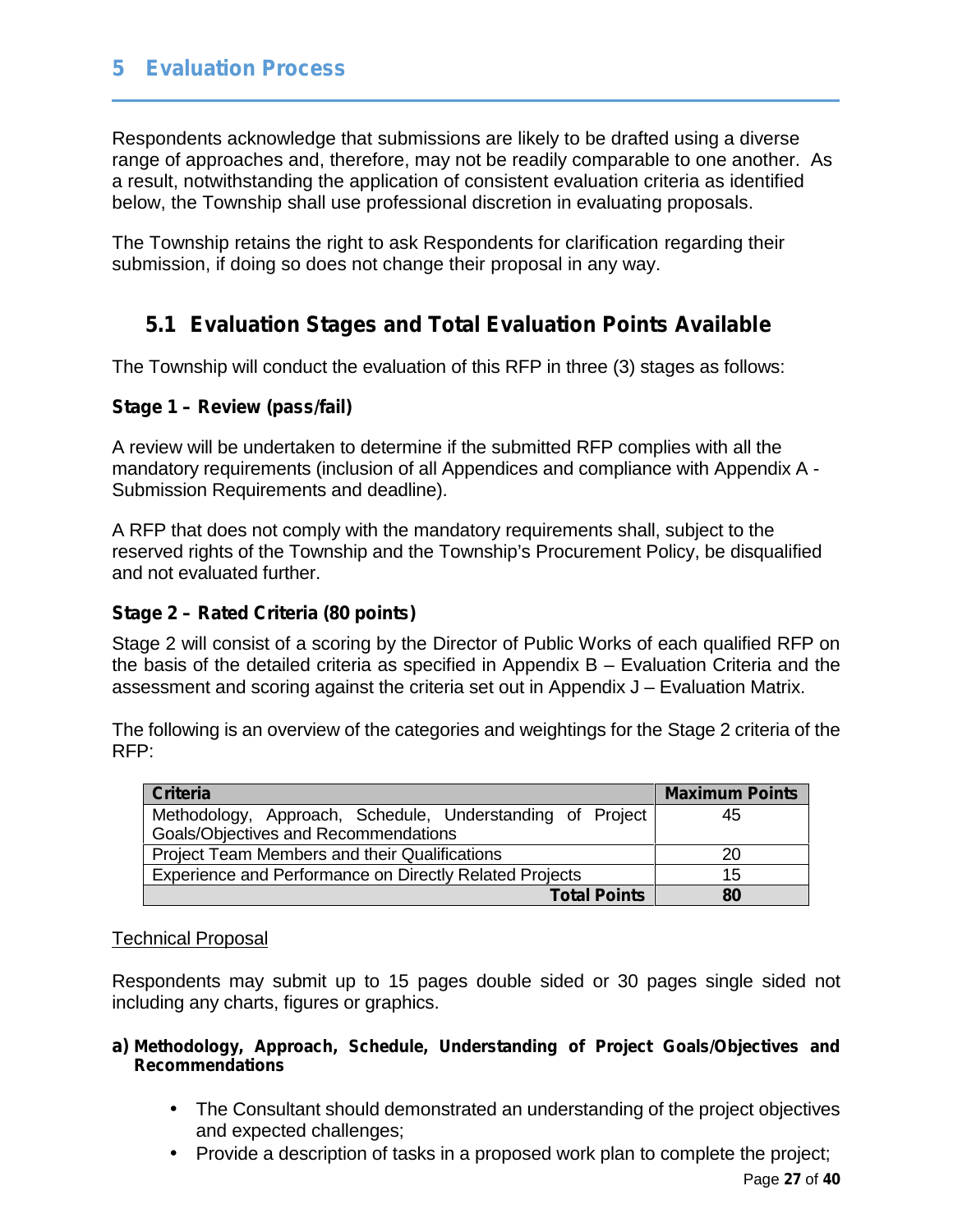- Provide a time-task matrix of the work plan showing the schedule of activities including critical path, and timing of meeting/inspections
- Describe project management and the QA/QC process.

#### **b) Project Team Members and their Qualifications**

The Consultant Project Team members must possess:

- Technical and common sense knowledge of culvert replacements under low volume roads;
- Environmental Protection and knowledge of the DFO and MNRF requirements/processes.

The Consultant shall provide a list of Key Personnel and their role during this project. The consultant may wish to include a CV/Resume for each Key Personnel

#### **c) Experience and Performance on Directly Related Projects**

- Demonstrate experience with similar and relevant projects
- Provide References (Appendix C)

At the end of this stage, the top 4 Respondents (where applicable) will be short-listed to move on to Stage 3.

### **Stage 3 – Pricing (20 points)**

Stage 4 will consist of a scoring of the pricing submitted on Appendix G – Price & Delivery Schedule. The evaluation of the price/cost shall be undertaken only after the first two (2) stages have been completed.

Each Respondent will receive a percentage of the total possible **20** points allocated to price by dividing the Respondent's price into the lowest submission of the short-listed Respondents.

For example, if the lowest submitted price is \$120.00, that Respondent receives 100% of the points (120/120 = 100%), or 50 points. A Respondent who submits \$150 receives 80% of the possible points (120/150 = 80%) or 40 points. A Respondent who submits \$240 receives 50% of the possible points  $(120/240 = 50%)$  or 25 points.

Respondents should be aware that this is a "gated process". Submissions will be initially evaluated on non-price based criteria first. From there, the highest scoring submissions will be chosen to have their pricing evaluated in order to arrive at a total aggregate score for the best solutions.

#### Cost Proposal

The Respondent shall submit a cost proposal with a breakdown of major deliverables.

The proposal shall correlate to the time-task matrix as provided in the technical proposal.

Include all costs including the possible need to complete additional engineering for possible permits required by DFO and MNRF following initial assessment.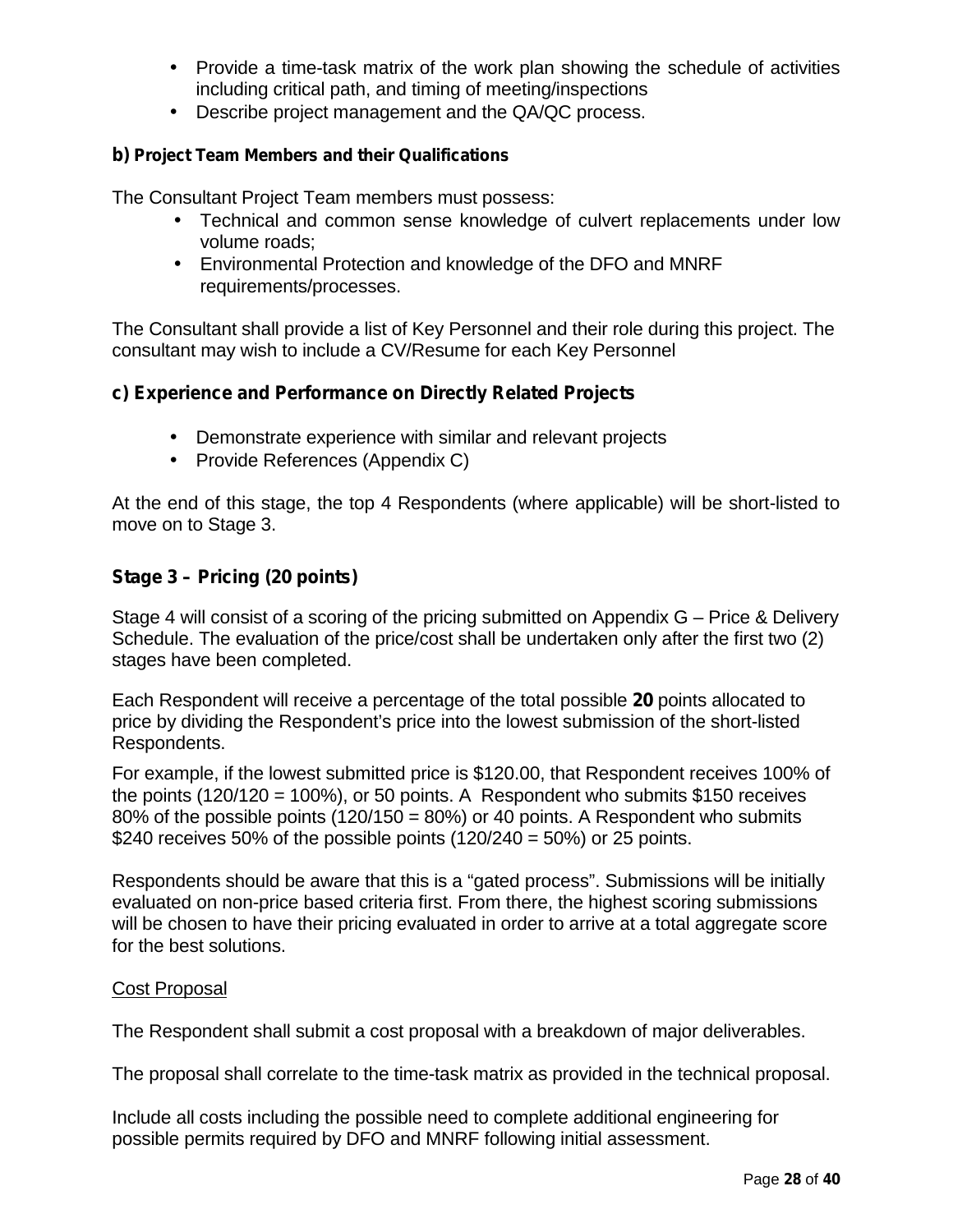# **5.2 Total Evaluation Points Available**

Overall, a Respondent may receive a maximum of **100** Evaluation points as follows:

| <b>Criteria</b>                                   | <b>Maximum Points</b> |
|---------------------------------------------------|-----------------------|
| Stage 1 - Compliance with Submission Requirements | Pass/Fail             |
| Stage 2 - Rated Criteria                          | 80                    |
| Stage 3 - Pricing                                 | 20                    |
| <b>Total</b>                                      | 100                   |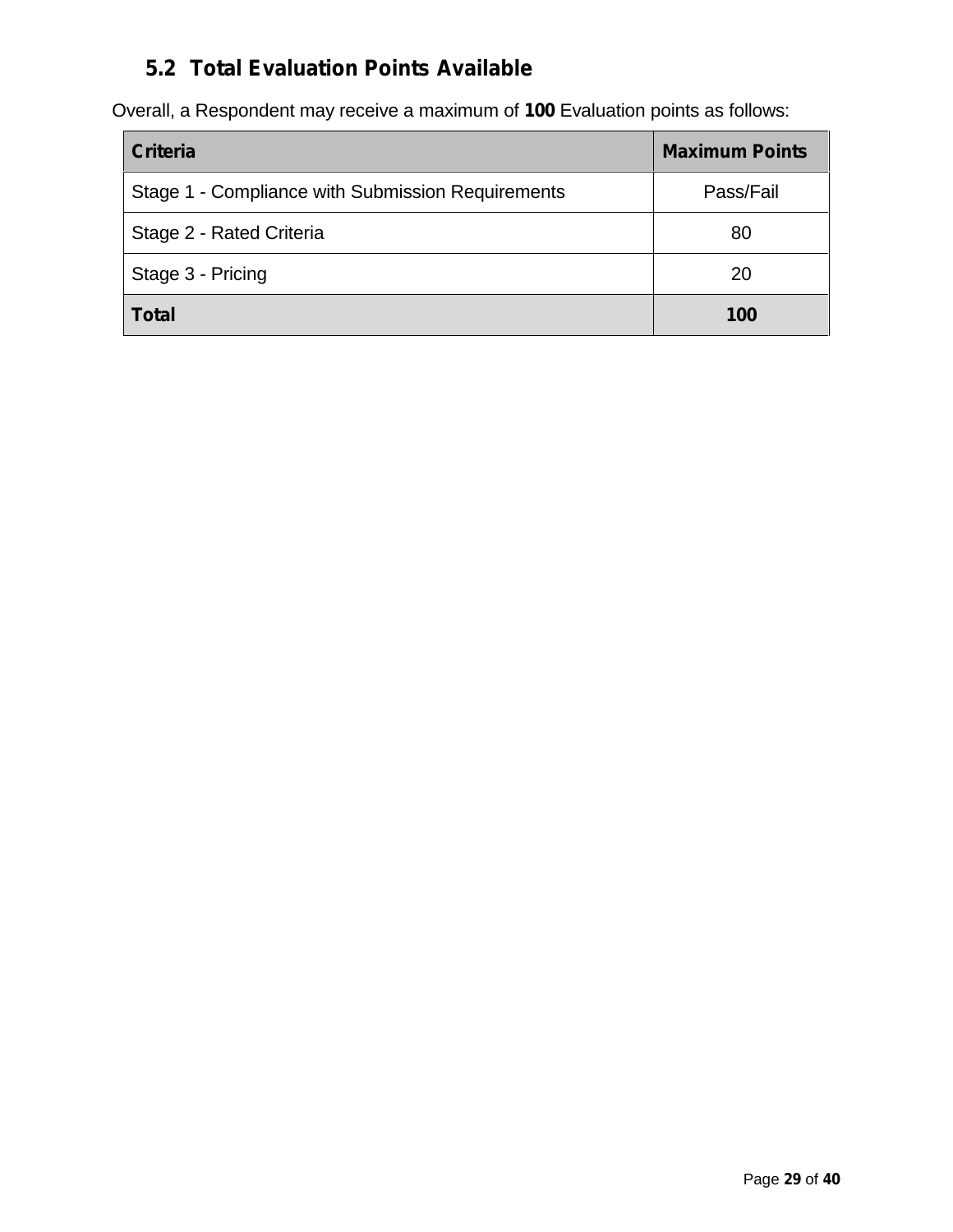## **6.1 Appendix A – Submission Requirements**

### **\*\*MANDATORY COMPLETION\*\***

All Respondents are required to successfully meet the mandatory requirements described in the following table and **submit with their response**, proof of meeting these requirements. Failure to meet the requirements under this Appendix will constitute in an automatic rejection.

|                | <b>Specification</b>                                                                                                        | <b>Mandatory/</b><br><b>Optional/Preferred/NA</b> | <b>Respondent's Compliance</b><br>(see also WSIB & Insurance<br>Acknowledgement below) |  |
|----------------|-----------------------------------------------------------------------------------------------------------------------------|---------------------------------------------------|----------------------------------------------------------------------------------------|--|
| 1              | WSIB (Section 3.2) Account #:                                                                                               | Mandatory                                         | $Yes \Box No \Box$                                                                     |  |
| $\overline{2}$ | Insurance and Indemnification<br>requirements as described in<br>Sections 3.3 and 3.5 of this<br>document where applicable. | Mandatory                                         | $Yes \Box No \Box$                                                                     |  |
| 3              | Product/Workmanship Warranty as<br>described in Section 2.24 of this<br>document.                                           | Mandatory                                         | Yes No                                                                                 |  |
| 4              | Submission of all other required<br>Appendices.                                                                             | Mandatory                                         | $Yes \Box No \Box$                                                                     |  |
| 5              | One (1) additional hardcopy of the<br>completed submission. (NOTE -<br>One (1) hardcopy is mandatory).                      | N/A                                               | $Yes \Box No \Box$                                                                     |  |

#### **WSIB and Insurance Acknowledgement**

**Name of individual**

\_\_\_\_\_\_\_\_\_\_\_\_\_\_\_\_\_\_\_\_\_\_\_\_\_\_\_\_\_\_\_\_\_\_\_\_\_\_\_\_ \_\_\_\_\_\_\_\_\_\_\_\_\_\_\_\_\_\_\_\_\_

By signing below, I \_\_\_\_\_\_\_\_\_\_\_\_\_\_\_\_\_\_\_\_\_\_\_\_\_\_\_\_\_\_\_\_\_\_\_\_, acknowledge that

**Name of Company**

has the ability to provide the requested WSIB, and

Insurance certificate(s) in accordance with this RFP document.

Signature Date **Date**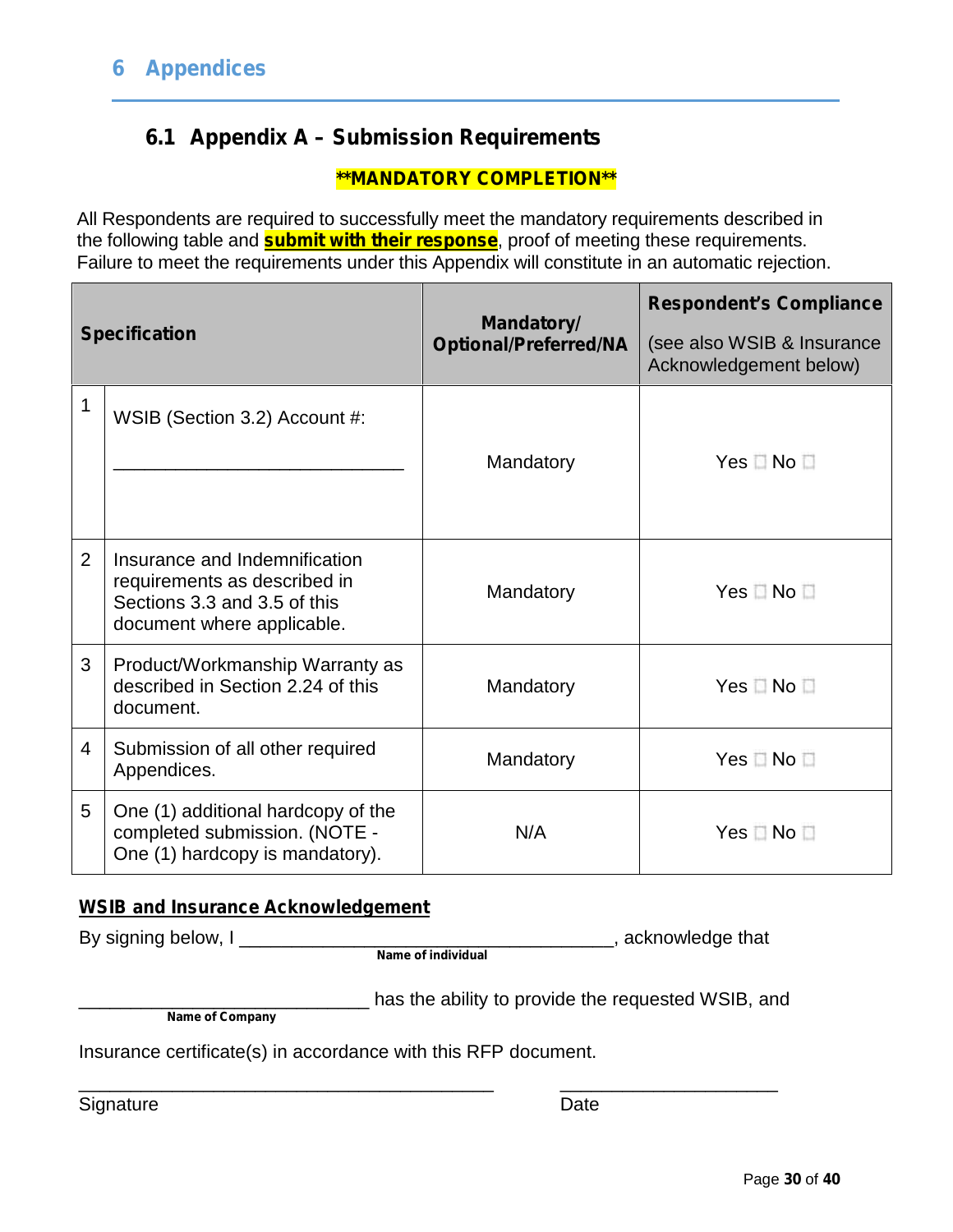## **6.2 Appendix B** - **Experience, References & Contingencies**

#### **\*\*MANDATORY COMPLETION\*\***

A **Detailed Report**, three (3) references and a contingency plan **must** be provided as per the table below for the purpose of assessing the Respondent's ability and experience.

#### **1. Detailed Report**

Respondents **shall submit, along with this document**, a **Detailed Report** as described in this document.

#### **2. References**

| <b>No.1</b> | Name:                                |  |
|-------------|--------------------------------------|--|
|             | <b>Contact Name</b><br>& Title:      |  |
|             | <b>Phone No.:</b>                    |  |
|             | Term of<br><b>Contract:</b>          |  |
|             | <b>Nature of</b><br><b>Contract:</b> |  |
| <b>No.2</b> | Name:                                |  |
|             | <b>Contact Name</b><br>& Title:      |  |
|             | <b>Phone No.:</b>                    |  |
|             | Term of<br><b>Contract:</b>          |  |
|             | <b>Nature of</b><br><b>Contract:</b> |  |
| <b>No.3</b> | Name:                                |  |
|             | <b>Contact Name</b><br>& Title:      |  |
|             | <b>Phone No.:</b>                    |  |
|             | <b>Term of</b><br><b>Contract:</b>   |  |
|             | <b>Nature of</b><br><b>Contract:</b> |  |
|             | 3. Contingency Plan                  |  |

Respondents **shall also submit, along with this document**, a **detailed Contingency Plan** to be implemented by the Successful Respondent in the event of service and/or delivery disruptions due to emergency situations i.e. Spills, fire or other potentially hazardous occurrences.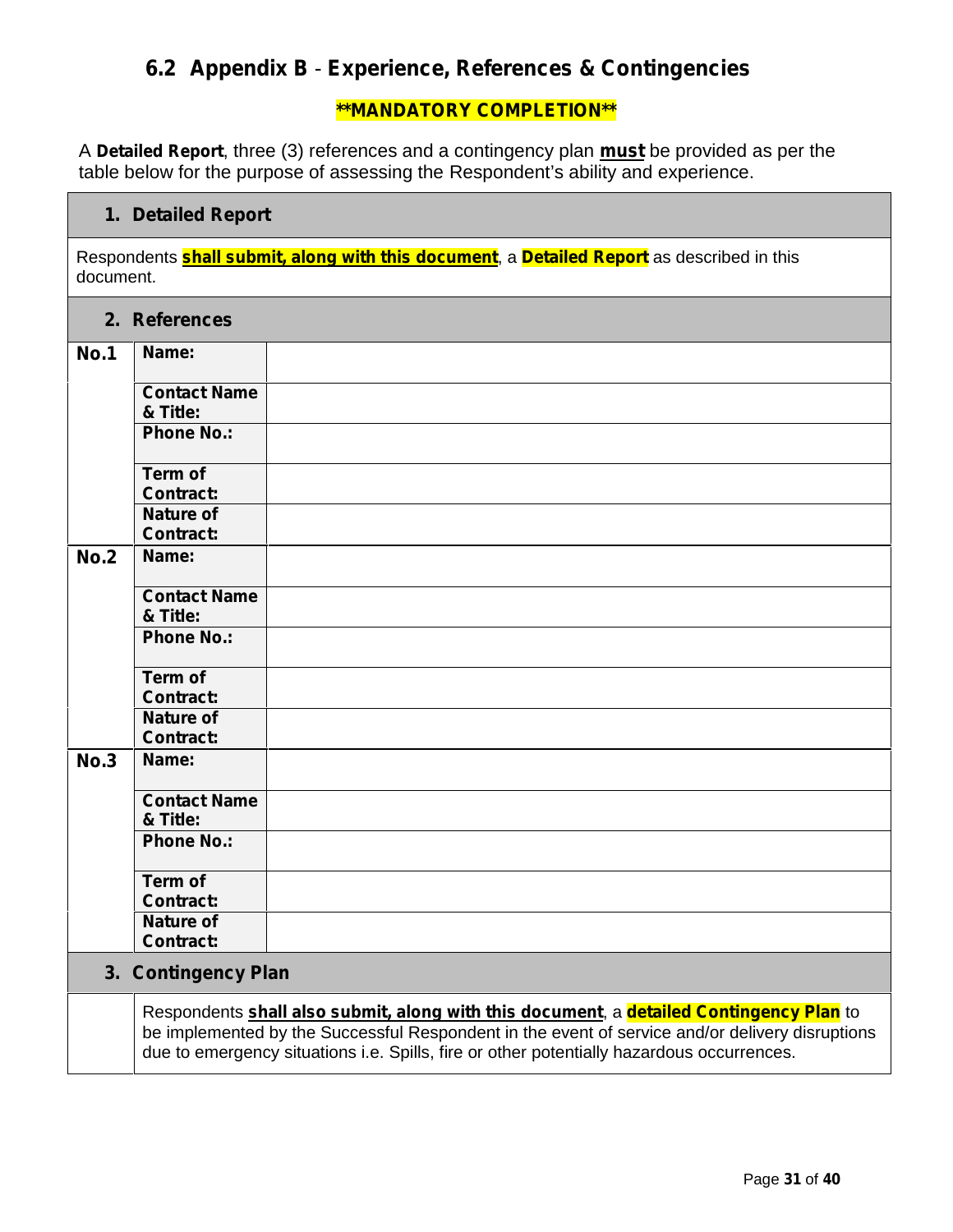# **6.3 Appendix C -Suppliers & Subcontractors**

### **\*\*MANDATORY COMPLETION\*\***

Please provide information on the suppliers and/or subcontractors as it will apply to your Proposal submission. If there are none, please submit N/A.

| <b>Suppliers</b>                                  |
|---------------------------------------------------|
| <b>Supplier No.1</b>                              |
| Name:                                             |
| <b>Contact Name &amp; Title:</b>                  |
| Address:                                          |
| Phone No.:                                        |
| Nature of goods/services supplied:                |
| <b>Supplier No.2</b><br>Name:                     |
| <b>Contact Name &amp; Title:</b>                  |
| Address:                                          |
| Phone No.:                                        |
| Nature of goods/services supplied:                |
| <b>Contractors</b>                                |
| <b>Subcontractors No. 1</b>                       |
| Name:                                             |
| <b>Contact Name &amp; Title:</b>                  |
| Address:                                          |
| Phone No.:                                        |
| WSIB:                                             |
| Insurance:<br>Nature of Work to be Subcontracted: |
| <b>Subcontractors No. 2</b>                       |
| Name:                                             |
| <b>Contact Name &amp; Title:</b>                  |
| Address:                                          |
| Phone No.:                                        |
| WSIB:                                             |
| Insurance:                                        |
| Nature of Work to be Subcontracted:               |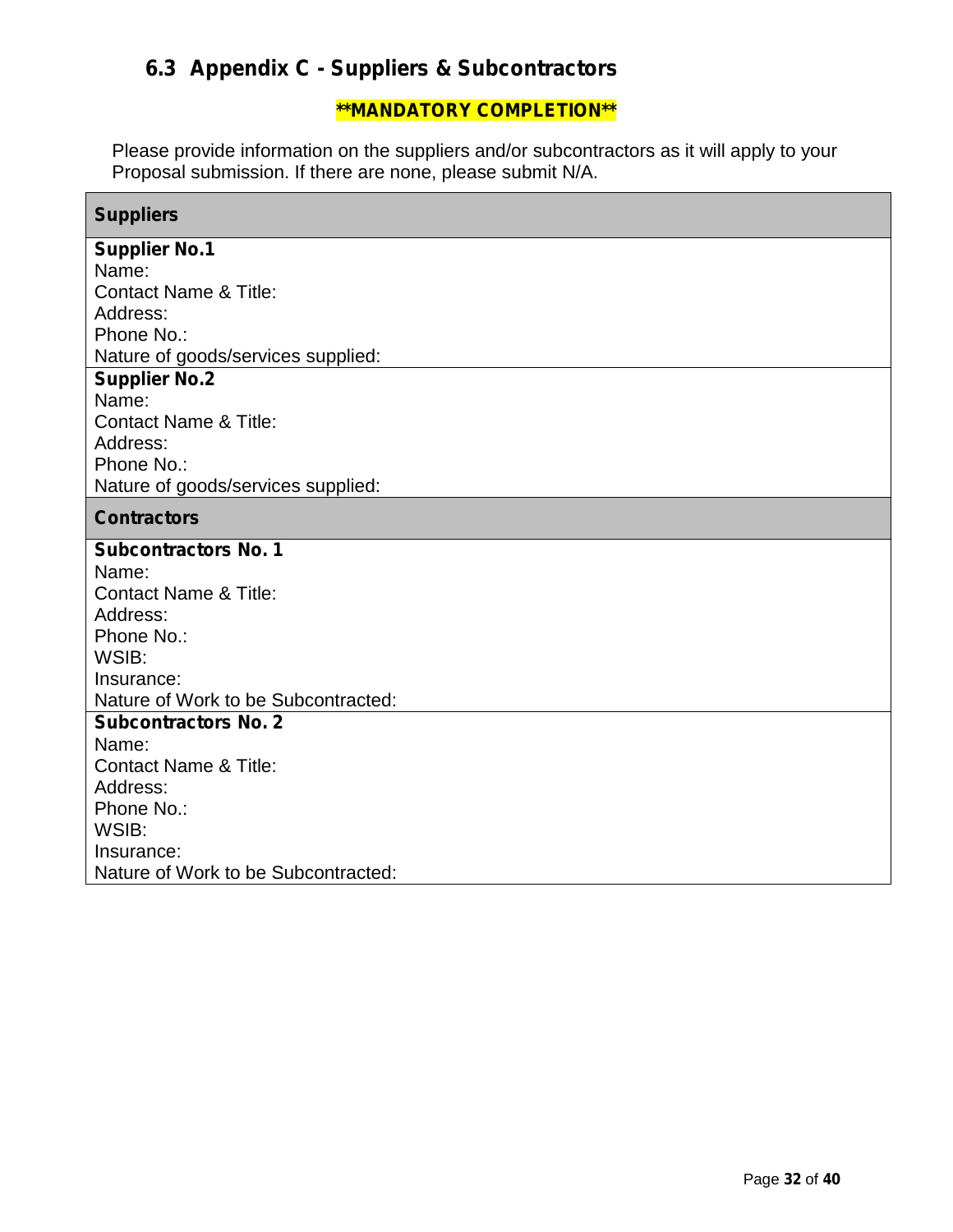# **6.4 Appendix D -Respondent Information**

### **\*\*MANDATORY COMPLETION\*\***

Information provided must be legible and made in a non-erasable medium.

| <b>Respondent's Contact Individual</b>    |  |
|-------------------------------------------|--|
| <b>Office Phone #</b>                     |  |
| <b>Toll Free #</b>                        |  |
| Cellular #                                |  |
| Fax #                                     |  |
| <b>E-mail address</b>                     |  |
| <b>Website</b>                            |  |
| <b>HST Account #</b>                      |  |
| 1 <sup>st</sup> Emergency Contact Name    |  |
| 1 <sup>st</sup> Emergency Contact Phone # |  |
| 2 <sup>nd</sup> Emergency Contact Name    |  |
| 2 <sup>nd</sup> Emergency Contact Phone # |  |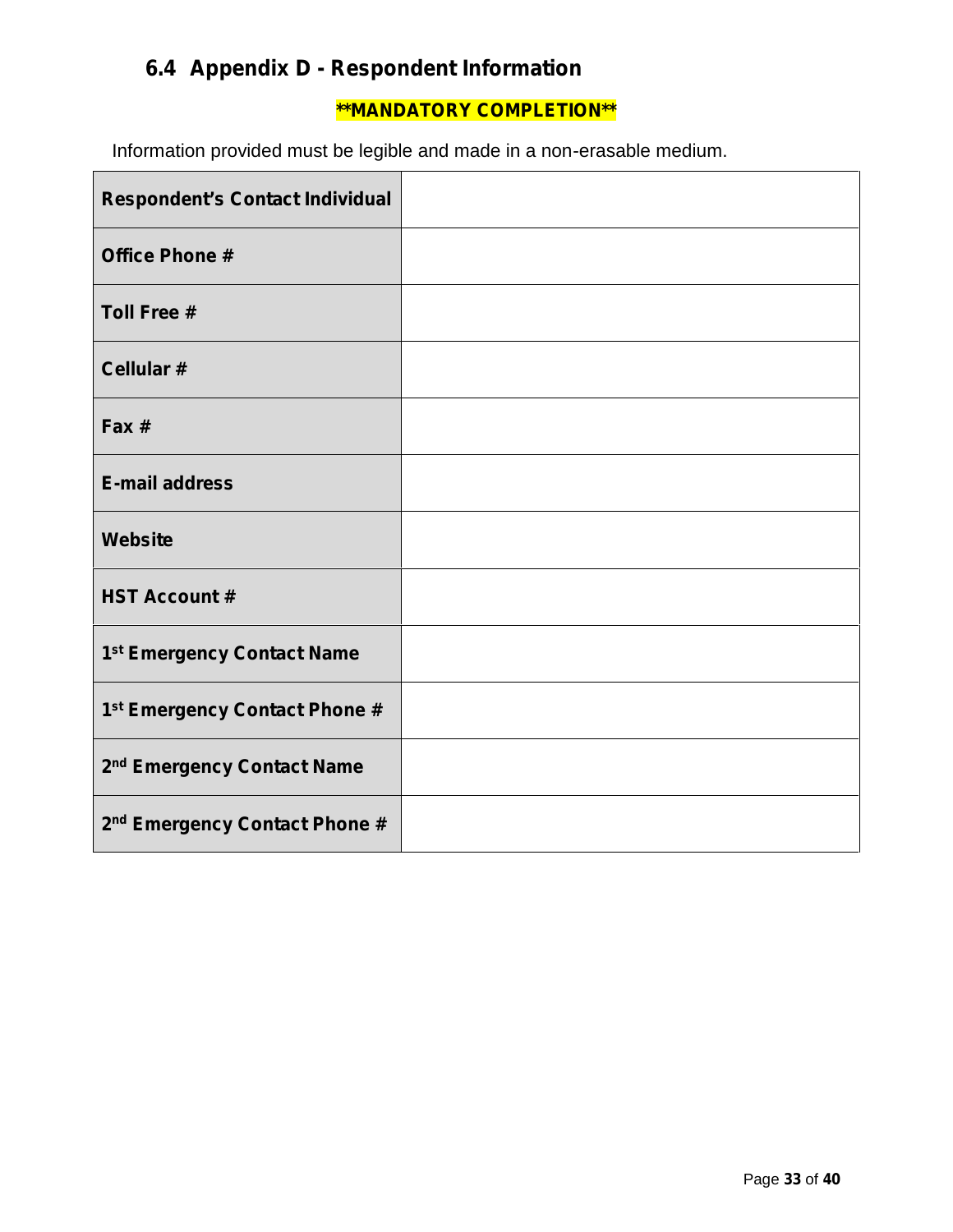## **6.5 Appendix E –Declaration Form**

#### **\*\*MANDATORY COMPLETION\*\***

**For the provision of: Consulting and Engineering Services for Culvert Replacements of Shuylers Island Causeway**

| As supplied by: | Firm Name                                                                    |      |       |                    |
|-----------------|------------------------------------------------------------------------------|------|-------|--------------------|
|                 | <b>Mailing Address</b>                                                       | City | Prov. | <b>Postal Code</b> |
| To:             | Township of Minden Hills<br>7 Milne Street, PO Box 359<br>Minden, ON KOM 2K0 |      |       |                    |

#### **The Respondent Declares:**

- 1. No person(s), firm or corporation, other than the Respondent, has any personal interest in this RFP or in the award for which this RFP is made;
- 2. No member of Council, no officer or employee of the Township is or will become interested directly or indirectly as a contracting party, partner, shareholder, surety or in any portion of the profits thereof, or in any of the monies to be derived, there from;
- 3. This submission is made without any connection, comparison of figures, or arrangements with, or knowledge of any other corporation, firm or person making a submission for the same and is in all respects without collusion or fraud;
- 4. The response submitted is in all respects without conflict of interest, fair and without collusion or fraud and further that no member of Council, Officer or employee of the Township has become interested, directly or indirectly, as a contracting party, partner, stockholder, surety or otherwise, regarding the work or provision of goods and/or services identified in this RFP.
- 5. By signing this submission, I confirm I have read, understood and accept the content, stipulations and requirements of this RFP document.

#### **LOWEST OR ANY SUBMISSION NOT NECESSARILY ACCEPTED**

Dated at this day of , 20\_

PRINT NAME OF WITNESS PRINT NAME OF RESPONDENT

#### SIGNATURE OF WITNESS SIGNATURE OF RESPONDENT

By my signature, I hereby confirm I am a principal, or have been duly authorized by the principal/board, to sign on behalf of the above named.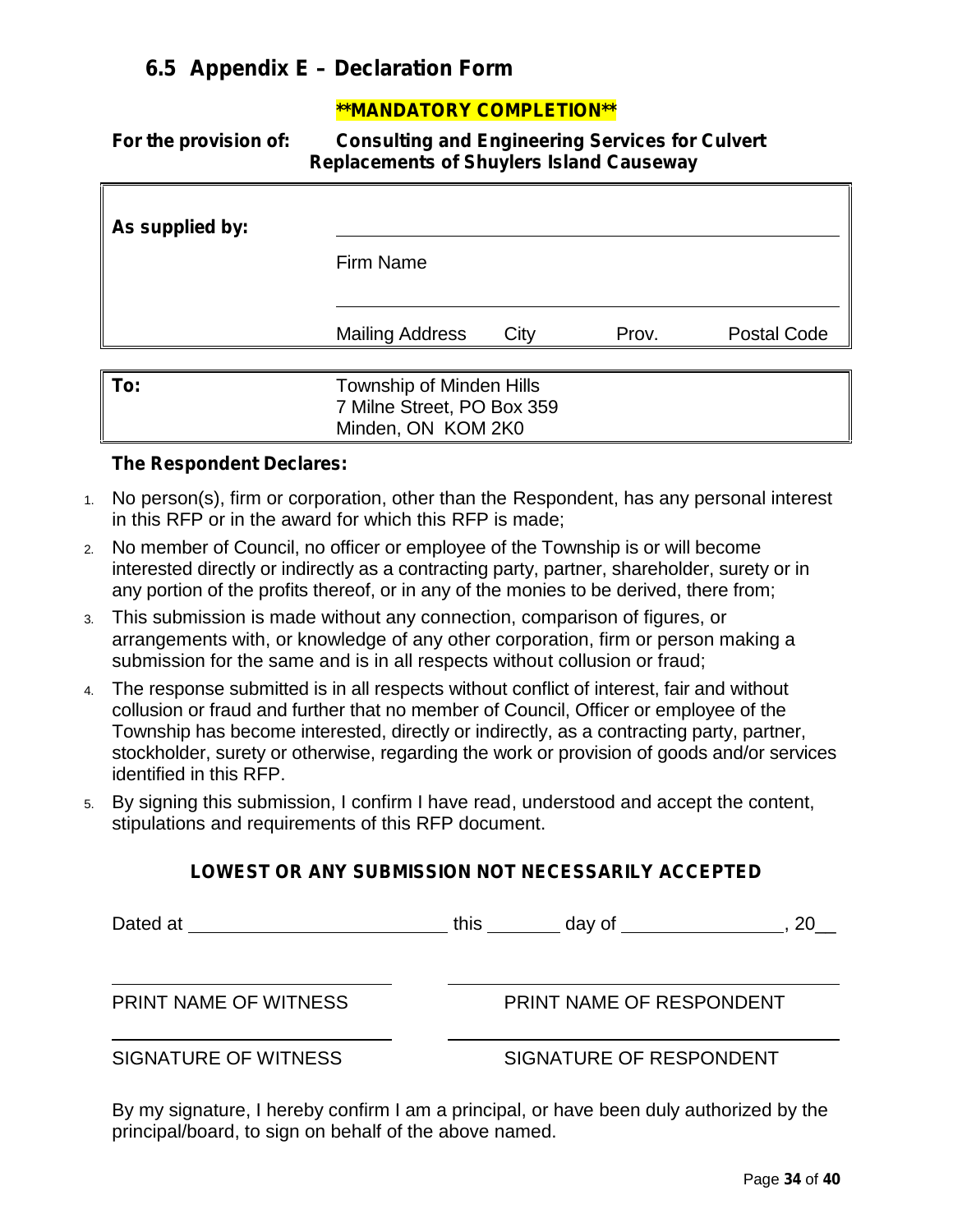# **6.6 Appendix F** - **Price & Delivery Schedule**

# **\*\*MANDATORY COMPLETION\*\***

**To Accompany Financial Proposal**

| <b>Component</b>                                                 | <b>Upset Limit</b>         |
|------------------------------------------------------------------|----------------------------|
| <b>Consulting Engineering Works as proposed</b>                  |                            |
| Additional Costs related to possible DFO and<br>MNRF permitting. |                            |
| <b>Subtotal</b>                                                  | $\boldsymbol{\mathsf{\$}}$ |
| <b>HST</b>                                                       | \$                         |
| <b>Total</b>                                                     | \$                         |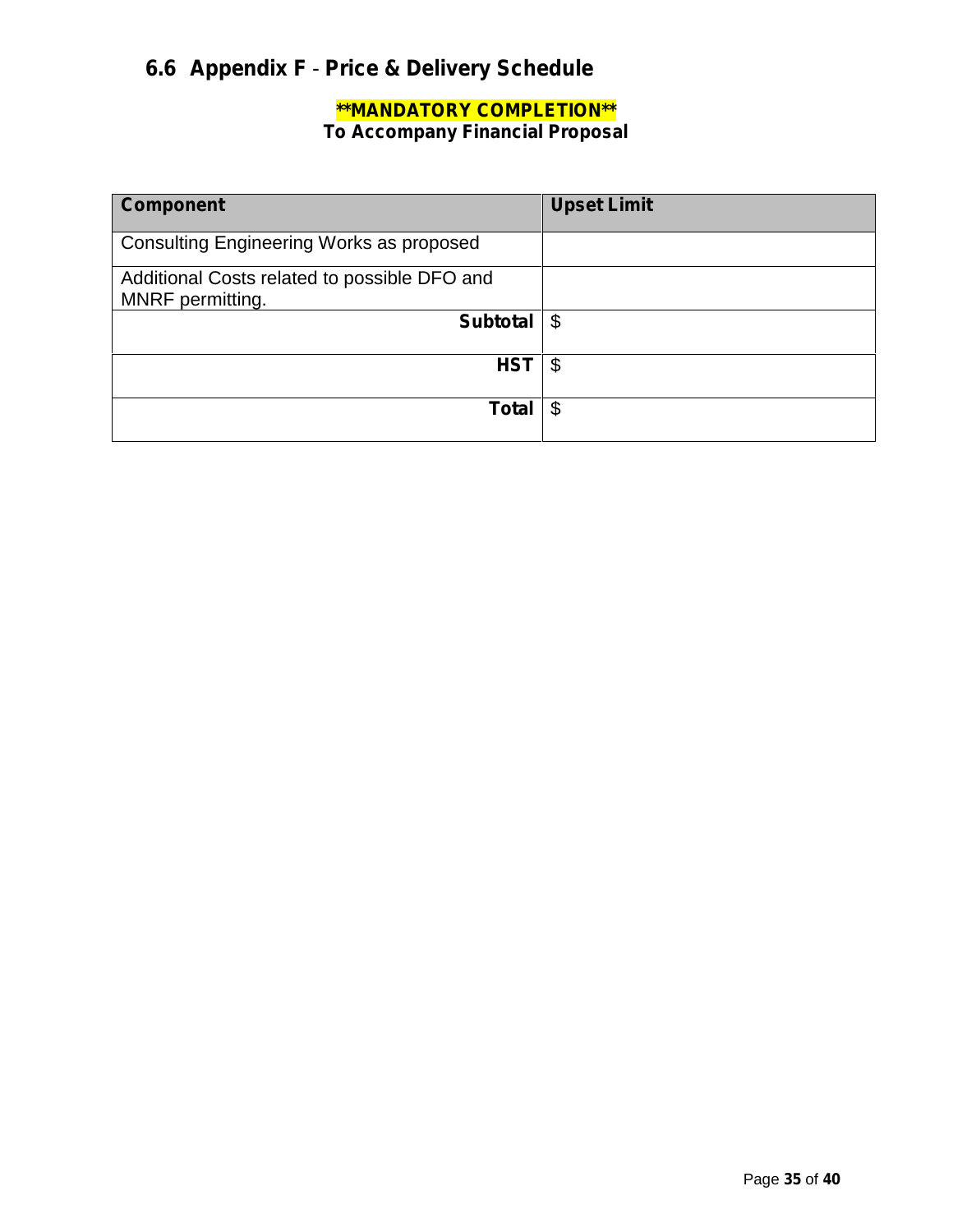## **6.7 Appendix G -Guarantee of Performance/Cancellation of Contract or Provision of Goods and/or Services**

#### **\*\*MANDATORY COMPLETION\*\***

The Contractor guarantees that all work or provision of goods and/or services will be carried out as specified in the RFP, and that the Successful Respondent will, at the Successful Respondent's own expense, correct all deficiencies in a manner satisfactory to the Township, for which the Successful Respondent is held responsible by the Township, and the decision of the Township in all such matters shall be final.

In the event of a multi-year award and/or contract, the Township reserves the right to terminate the contract, Work or provision of Goods and/or Service(s) at any time during the term of the contract, Work or provision of Goods and/or Service(s) due to the unsatisfactory performance of the Successful Respondent. The Township may, without prejudice to any other remedy, correct the following:

- If the Successful Respondent fails to perform the work in accordance with its obligations under the contract or provision of good and/or services.
- If there exists unsatisfied claims for damages caused by the Successful Respondent to anyone on the Site or in connection with the work or the provision of goods and/or services.
- Where there are affidavits of claim of lien, or liens filed against the site and premises on which the work or provision of goods and/or services is done or being done, or reasonable evidence of the probable filing of such affidavits of claim of lien or of filing or registration of liens.

#### **Acknowledgement**

I \_\_\_\_\_\_\_\_\_\_\_\_\_\_\_\_\_\_\_\_\_\_\_\_\_\_\_\_\_\_\_\_\_\_\_\_\_, confirm that I have read, understand and agree to the requirements outlined in Appendix G – Guarantee of Performance/Cancellation of contract, work or provision of goods and/or services.

\_\_\_\_\_\_\_\_\_\_\_\_\_\_\_\_\_\_\_\_\_\_\_\_\_\_\_\_\_\_\_\_\_\_\_\_\_\_\_\_ \_\_\_\_\_\_\_\_\_\_\_\_\_\_\_\_\_\_\_\_\_

Signature Date **Date**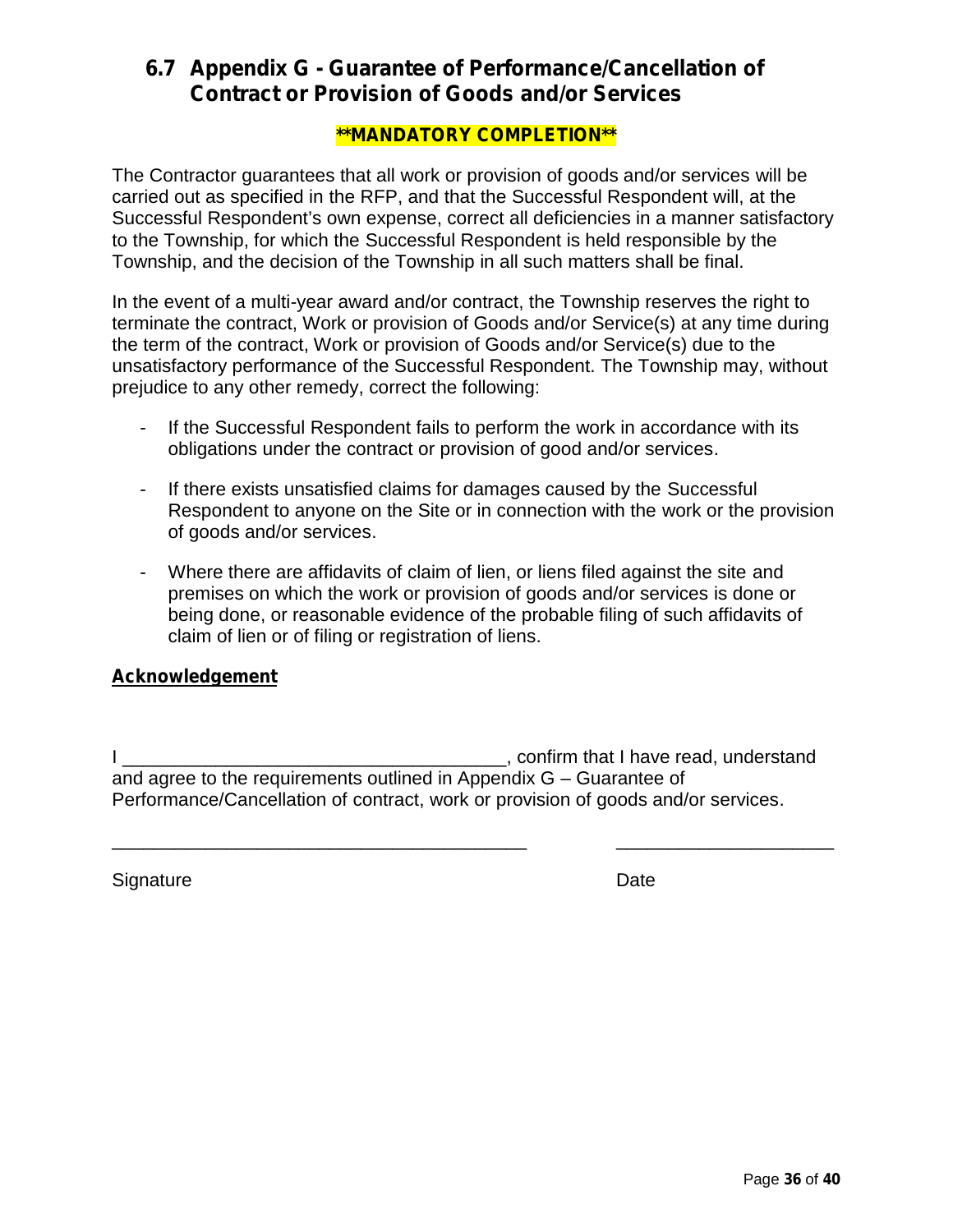## **6.8 Appendix H- Agreement Acknowledgement**

### **\*\*MANDATORY COMPLETION\*\***

In the event that the Township of Minden Hills wishes to enter into a Contract Agreement with the Successful Respondent for the provision of a Consulting and Engineering Services for the Culvert Replacements of Shuylers Island Causeway for the Township, upon final approval from Council.

Sections 3 (Contractual Requirements), 4 (Specifications-from submission), and 6 (Appendices-from submission) will form part of the agreement document.

The Successful Respondent hereby acknowledges, by signing below, that any information included in the submission, including the RFP document, Form of RFP, Appendices and/or other submission requirements, will become public information and form part of the completed Contract Agreement.

The Township encourages the use of business/professional information only in all submissions.

It is acknowledged that the agreement will be reviewed and agreed upon by both parties prior to signing.

In the event that a Respondent's submission is accepted and confirmed in writing from the Township, the submission and the acceptance shall constitute a binding contract between the Successful Respondent and the Township, and the Successful Respondent shall complete the work or provision of goods and/or services as described in accordance with the provisions, specifications and conditions outlined in this document and other related documents and shall be binding upon the heirs, executors, administrators, successors and assigns of the Successful Respondent.

#### **Acknowledgement**

I \_\_\_\_\_\_\_\_\_\_\_\_\_\_\_\_\_\_\_\_\_\_\_\_\_\_\_\_\_\_\_\_\_\_\_\_\_, confirm that I have read, understand and agree to the requirements outlined in Appendix H – Agreement Acknowledgement.

\_\_\_\_\_\_\_\_\_\_\_\_\_\_\_\_\_\_\_\_\_\_\_\_\_\_\_\_\_\_\_\_\_\_\_\_\_\_\_\_ \_\_\_\_\_\_\_\_\_\_\_\_\_\_\_\_\_\_\_\_\_

Signature Date Date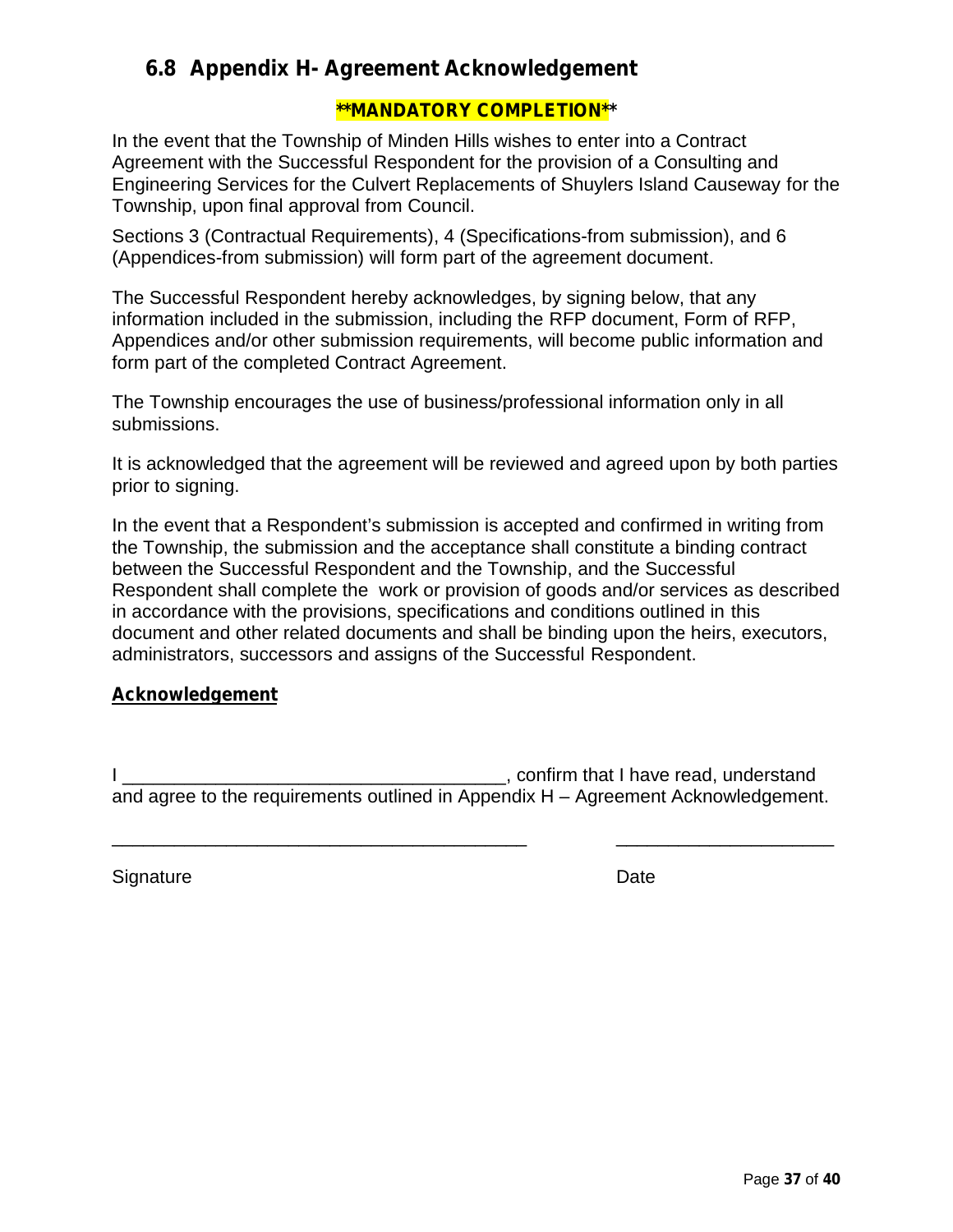# **6.9 Appendix I – Location**

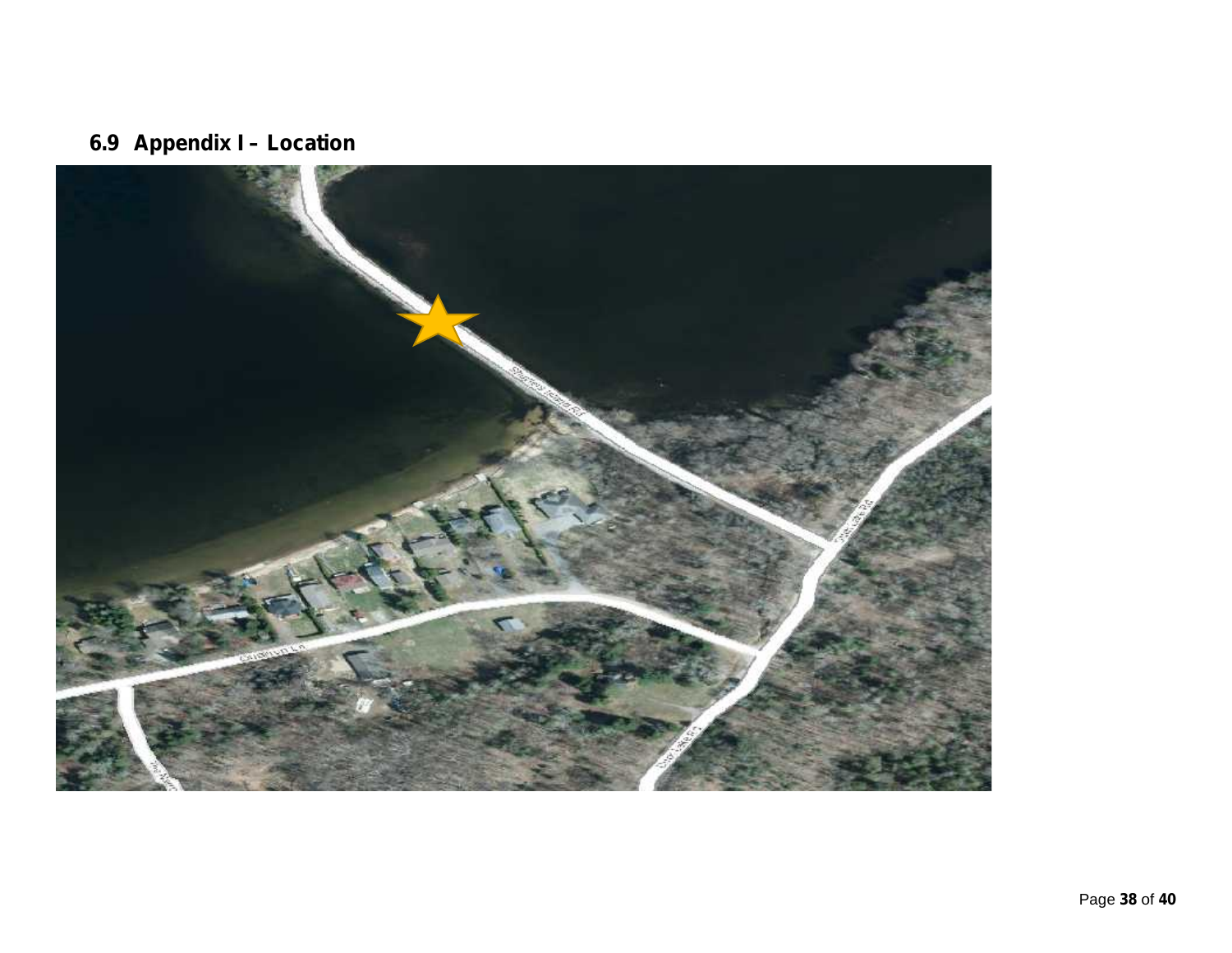# **6.10Appendix J– Evaluation Matrix**

| <b>Evaluation Matrix</b> |                                                                                                                                                    |                                                                      |                 |     |     |      |     |      |     |     |                  |        |
|--------------------------|----------------------------------------------------------------------------------------------------------------------------------------------------|----------------------------------------------------------------------|-----------------|-----|-----|------|-----|------|-----|-----|------------------|--------|
|                          | Incomplete                                                                                                                                         |                                                                      | <b>Marginal</b> |     |     | Fair |     | Good |     |     | <b>Excellent</b> |        |
|                          | $\Omega$                                                                                                                                           | 0.1                                                                  | 0.2             | 0.3 | 0.4 | 0.5  | 0.6 | 0.7  | 0.8 | 0.9 | $\mathbf{1}$     | Weight |
|                          | Methodology, Approach, Schedule and Understanding of Project Goals/Objectives and Reccomendations                                                  |                                                                      |                 |     |     |      |     |      |     | 45  |                  |        |
|                          | Has the Proponent provided a detailed schedule outlining completion in 2021?                                                                       |                                                                      |                 |     |     |      | 15  |      |     |     |                  |        |
|                          |                                                                                                                                                    | Has the Proponent displayed an understanding of the scope of work?   |                 |     |     |      |     |      |     |     |                  |        |
|                          | Has the Proponent adequately outlined goals to be completed?                                                                                       |                                                                      |                 |     |     |      |     |      |     |     |                  |        |
|                          | Has the Proponent displayed their understanding of adequate environmental protection?                                                              |                                                                      |                 |     |     |      |     |      |     | 10  |                  |        |
|                          | Has the Proponent outlined the steps required to complete the work near a significant wetland?                                                     |                                                                      |                 |     |     |      |     |      | 10  |     |                  |        |
|                          | <b>Project Team Members and their Qualifications</b>                                                                                               |                                                                      |                 |     |     |      |     |      | 20  |     |                  |        |
|                          | Has the Proponent provided a detailed list of Staff that would be assigned to the project and their<br>qualifications for completing this project? |                                                                      |                 |     |     |      |     | 10   |     |     |                  |        |
|                          | Has the Proponent displayed that Staff shortages will not be an issue?                                                                             |                                                                      |                 |     |     |      |     |      |     |     |                  |        |
|                          | Is the number of and expertise of staff appropriate for the contract?                                                                              |                                                                      |                 |     |     |      |     |      |     |     |                  |        |
|                          |                                                                                                                                                    | <b>Experience and Performance on Directly Related Projects</b>       |                 |     |     |      |     |      | 15  |     |                  |        |
|                          | Does the Proponent have experience with similar projects?                                                                                          |                                                                      |                 |     |     |      |     |      |     |     |                  |        |
|                          | Has the Proponent displayed an understanding of the permits and approvals required to complete the work?                                           |                                                                      |                 |     |     |      |     |      |     |     |                  |        |
|                          | Does the Proponent Produce expected results? (References)                                                                                          |                                                                      |                 |     |     |      |     |      |     |     |                  |        |
|                          | Does the Proponent demonstrate attention to detail and effort to adhere to schedules? (References)                                                 |                                                                      |                 |     |     |      |     |      |     |     |                  |        |
|                          |                                                                                                                                                    | Has the Proponent made any claims for additional costs? (References) |                 |     |     |      |     |      |     |     |                  |        |
|                          | <b>Total Points Awarded</b>                                                                                                                        |                                                                      |                 |     |     |      |     |      | 80  |     |                  |        |